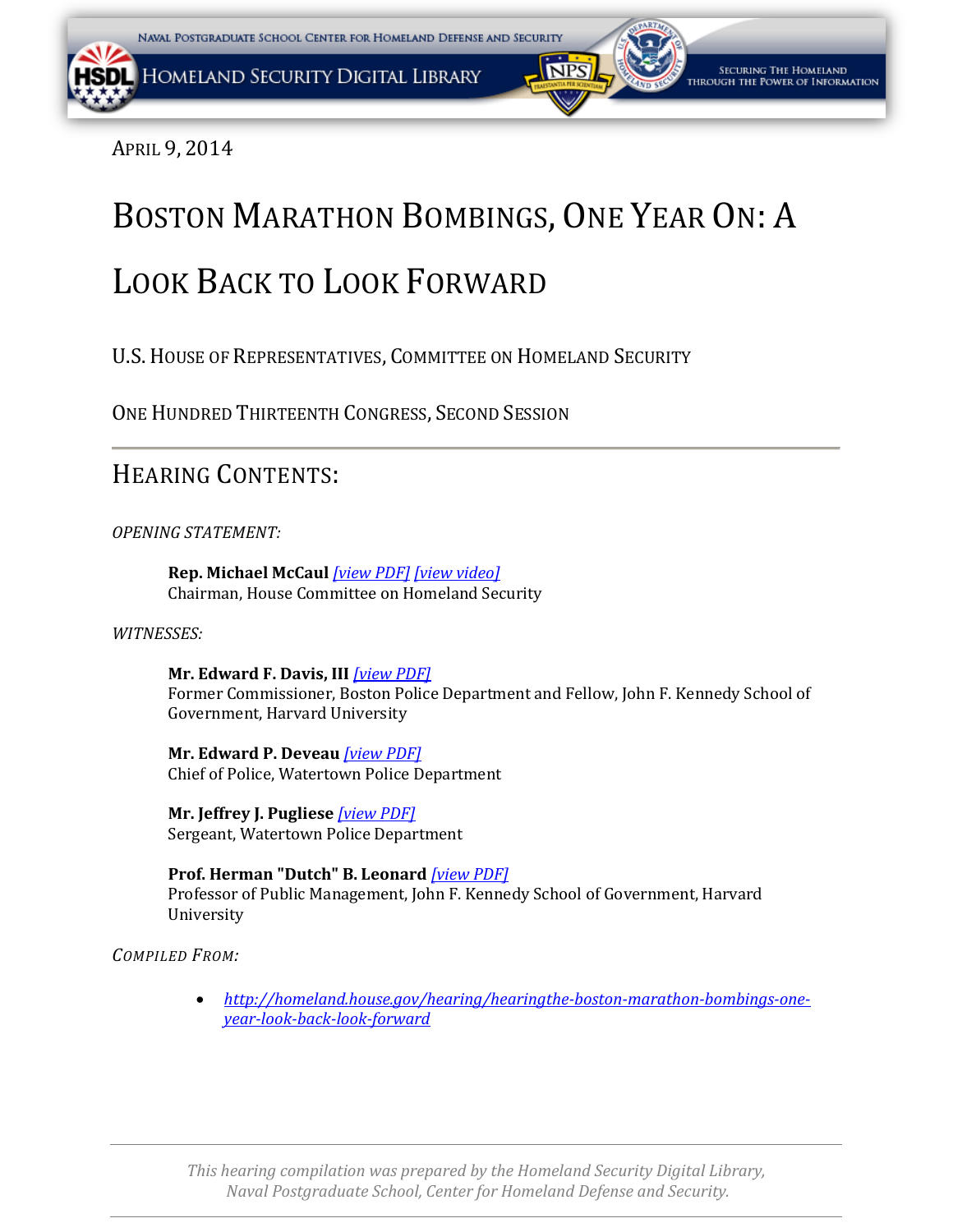*\* Please note: Any external links included in this compilation were functional at its creation but are not maintained thereafter.*

*This hearing compilation was prepared by the Homeland Security Digital Library, Naval Postgraduate School, Center for Homeland Defense and Security.*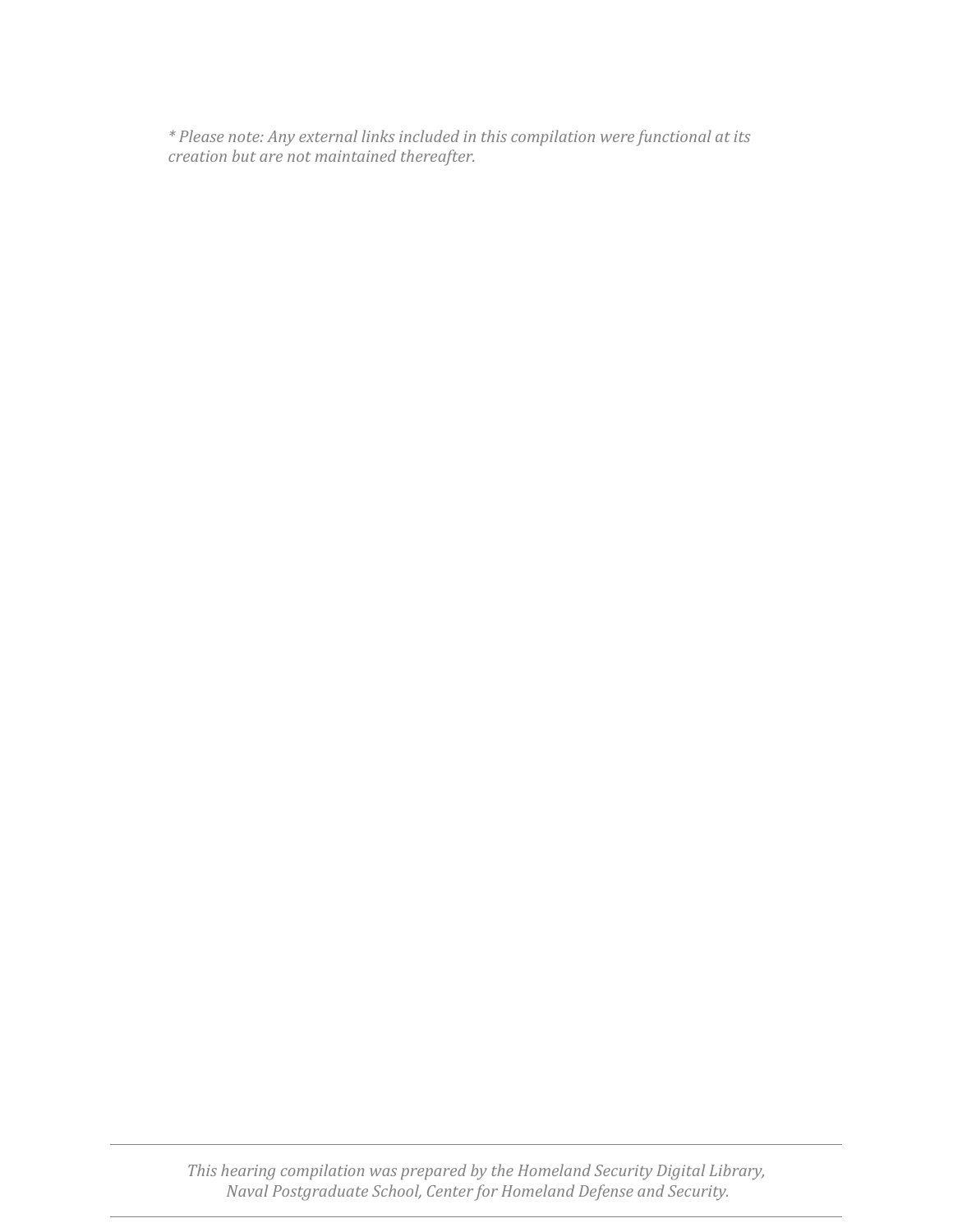<span id="page-2-0"></span>

## Committee on **HOMELAND SECURITY**

Chairman Michael McCaul

### *Opening Statement*

April 9, 2014 **Media Contacts:** Charlotte Sellmyer (202) 226-8417

### **Statement of Chairman Michael McCaul (R-Texas) Committee on Homeland Security**

### **"The Boston Marathon Bombings, One Year On: A Look Back to Look Forward"**

This is a powerful and emotional day for the witnesses, for me, and this Committee. It's a time to remember the Anniversary of the Boston Marathon Bombings, and it's a time to remember the victims. I, personally, remember walking down Boylston Street with Boston Police Commissioner Ed Davis, who is with us here today. I remember him pointing out to me the trash cans where the bombs went off, injuring 260 innocent people and killing three including a little 8 year old boy, in cold blood.

In the middle of chaos, we also witnesses exceptional bravery. If not for the heroic acts of the first responders and Boston citizens who ran towards danger instead of away, many more could have died.

I remember after the attack, the marathoners tying their shoes together in the hundreds in a memorial out of respect and dedication. I remember the Watertown Police Chief, who is before us today. I remember him taking Congressman Keating and me on a tour of their once-quiet neighborhood and seeing the aftermath of the gunfight to take down two of the biggest terrorists since  $9/11$ .

What happened after that is what heroes are made of. Tamerlan threw everything he had at these officers including pipe bombs, rounds of ammunition and a pressure cooker IED. The Boston Bomber was finally subdued after the heroic acts and efforts of our local law enforcement, some of who are with us today.

What is not so well known is that had it not been for the efforts of Commissioner Ed Davis and his efforts, and those of the Watertown police force, our Nation could have been further terrorized. These terrorists had six more bombs in their car and were on their way to Times Square. If it wasn't for these heroic acts of bravery New York City could have been hit again.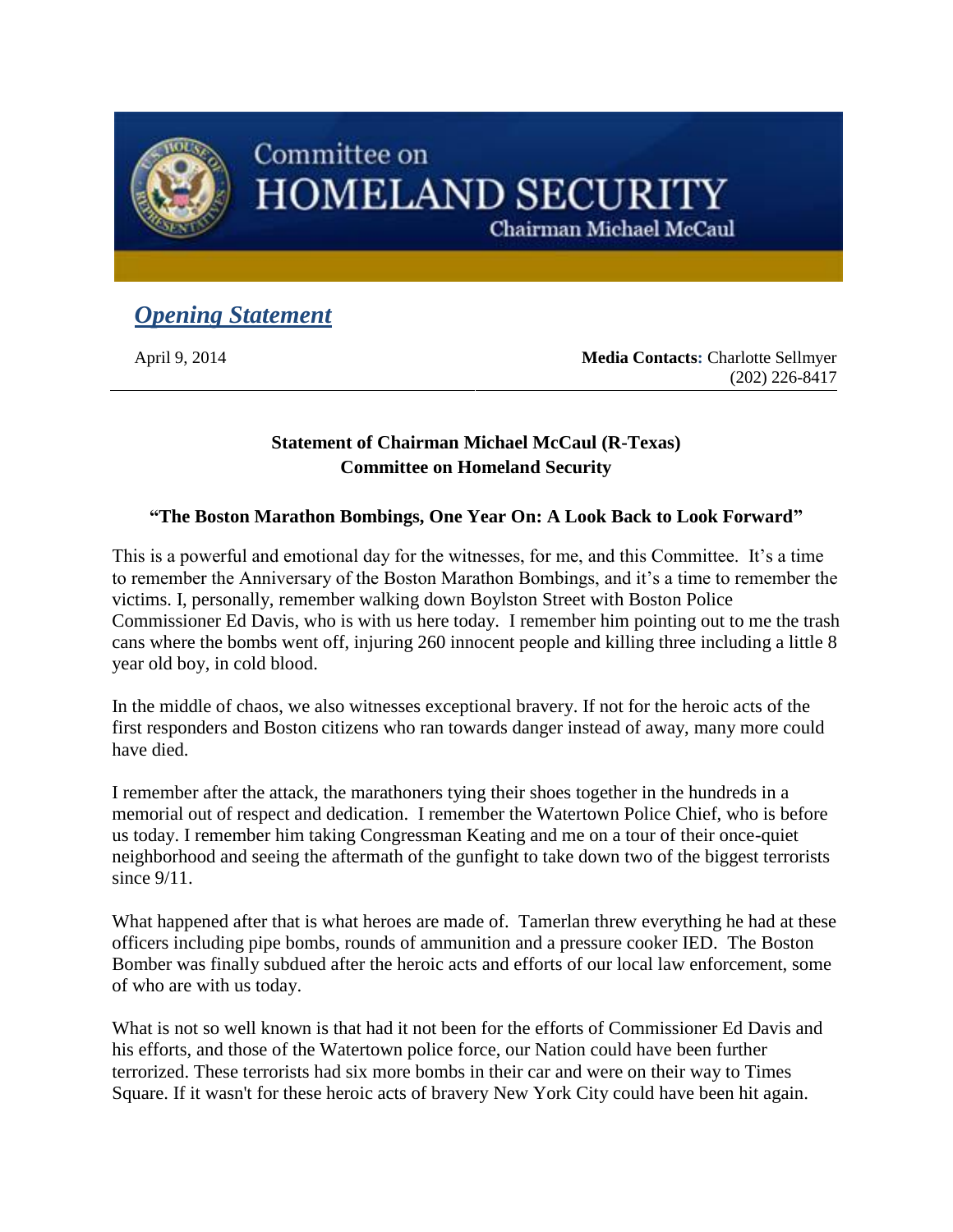We will hear from these brave individuals today for the first time before Congress. This committee, through its oversight responsibilities, conducted a thorough investigation into what happened and what went wrong.

We found that several red flags and warnings were missed. We found that Tamerlan was on the radar of the FBI and somehow dropped off. We found that Tamerlan travelled to Dagestan, known for its Chechen terrorists. This is precisely what the Russian letter warned our Intelligence Community and FBI about. He came back even more radicalized. We also found that unfortunately Customs, FBI, and the IC somehow missed it. Arrogantly, some US officials said "It would not have made a difference" if they had known about his overseas travel. We now know that a check of his public social media would have shown indicators such as Jihadists video postings. His Mosque had seen escalating behavior as well. It likely would have been clear that he was becoming more and more of a threat to the community.

Which takes me to me to my last point: State and Local police have a strong role in Counter Terrorism. They know the streets better than anybody and they know the local threats. The Boston Police Department should have been given more information throughout the entire process. They must know the terror threats in their own backyards. This process in my judgment has to change.

In an effort to do this, two weeks ago our Committee issued our report about the Boston Marathon Bombings. Over the course of the year, we held two hearings; had numerous briefings and engagements; traveled to Boston multiple times, and had a bipartisan staff delegation travel to Moscow. I personally went to Boston and Moscow with Mr. Keating and spoke with officials on the ground. I want to thank the Democrats for their participation in the investigation and the Report, and I'm pleased that their input was reflected in the final Report. Based on lessons learned, we issued our findings and recommendations to fix some of the systemic problems that led to Tamerlan Tsarnaev falling off of our radar.

I hope to think in a small way the Recommendations we made in this report can make a difference in preventing the tragedy we saw in Boston from occurring again in the homeland. I am pleased to know, to hear, and to report that both the FBI and DHS are already constructively implementing the recommendations of this Committee's report. Let us hope that such a tragic event like this never happens again.

###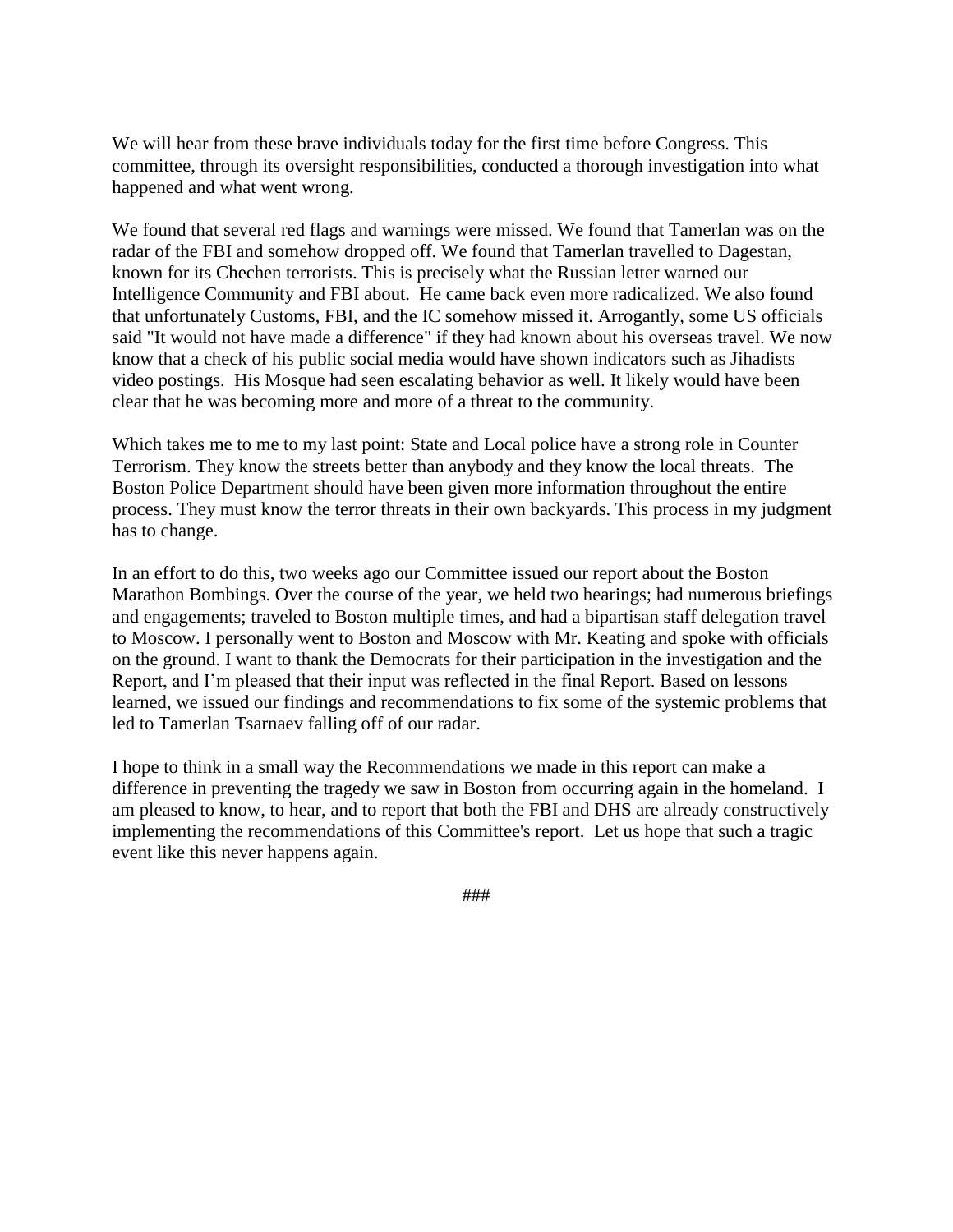## Testimony of former

# <span id="page-4-0"></span>Boston Police Commissioner Edward F. Davis, III Before the House Committee on Homeland Security April 9, 2014

Chairman McCaul, Ranking Member Thompson, distinguished members of the Committee, thank you for inviting me back before you today to once again discuss the events of April 15, 2013, when the Boston Marathon and our nation came under attack by a pair of extremist brothers bent on challenging our freedom.

I came before you last May as Commissioner of the Boston Police Department to offer my insights into the information‐sharing that occurred before and during the events of last April. I also came to you on behalf of the Boston community, and specifically, four people whose voices could no longer be heard because of the attacks of these cowards.

Once again, before I begin my remarks, I ask that you remember the lives of Martin Richard, Krystle Campbell, Lu Lingzi, and MIT Police Officer Sean Collier. Let my comments today reflect that none of us should ever forget four lives that were senselessly cut too short by the events of that week.

Next Tuesday afternoon at 2:50 p.m. we will mark the one‐year anniversary since two pressure‐ cooker bombs were detonated on Boylston Street, on a historic stretch of a Boston Street that leads to one of the most inspirational sights an athlete can view – the finish line of the Boston Marathon.

A lot has changed in that one year. For the hundreds of victims wounded in the attacks, life has been altered. Yet on a daily basis, we continue to see and hear the inspirational stories of those victims – stories like that of Adrianne Haslet‐Davis of Boston, a professional dancer who returned to the stage last month despite losing part of her left leg in one of the explosions. Or Jeff Bauman of Chelmsford ‐ the iconic image of him being wheeled away from the devastation by a Good Samaritan is emblazoned in our minds. He just announced he's engaged and is going to be a new father soon. Or Martin Richard's sister Jane, whose recovery has inspired a team of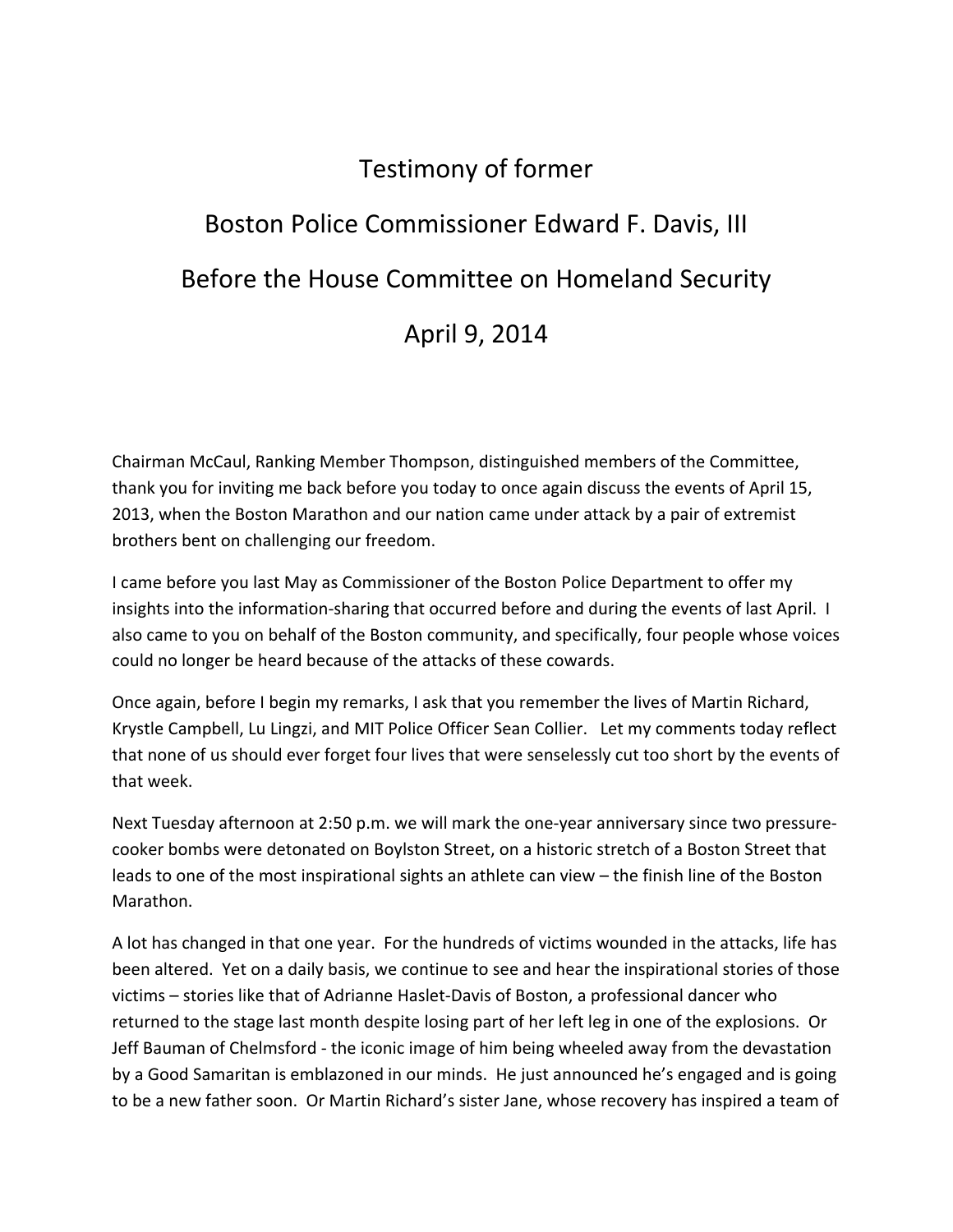runners to run on her behalf in this year's marathon. Or the dozens or nurses and first responders who will be undertaking their first marathon ever next week, in honor of the victims whose lives they helped save. There are literally hundreds more stories that I could share with you. I just want to make sure none of them are lost to time, as we continue to examine the events that led up to the attacks and the actions that unfolded in the days and weeks afterwards.

I also want to speak on behalf of a community. Not just a Boston community, or even simply Metropolitan Boston, but the greater community at large. In the year since, as I have travelled across this country talking about the lessons learned from this tragedy, I have come to realize the community that rallied behind the Boston Strong mantra numbers in the millions, because that is how aggrieved our nation felt after these attacks on our freedoms and the innocents caught in the path of those explosions.

In the weeks after last April's attack, many questions were raised about who knew what when, and what kind of information was being shared between law enforcement agencies.

I am here to tell you that throughout this past year, the level of inter-agency cooperation and information‐sharing that has occurred between local, state, and federal law enforcement agencies has been critical to ensuring that we have found answers to as many questions as we could pose.

Within the first few minutes of hearing about the explosions on Boylston Street, my first phone call was to my friend and colleague Rick Deslauriers at the FBI. He and I worked side‐by‐side throughout the ensuing week, and I consider him a staunch friend and ally. He offered all of the services of the FBI and other agencies to make sure that we not only apprehended the terrorists responsible for this crime, but also to ensure that our inter‐agency collaboration affords all of our agencies the critical amount of information‐sharing needed for our organizations to operate at peak efficiency.

What all of us learned that week and in the ensuing 12 months, though, is just how big our community is beyond the partnerships within the levels of government. Our law enforcement community is obvious. With me today are some of my colleagues from the neighboring Watertown Police Department, the community where the manhunt came to an end and a community that found its neighborhoods under siege like never before in our country's history.

Make no mistake about this – Boston Police, Watertown police ‐ none of our agencies could have enjoyed the successes we achieved without the involvement of a much larger community, one that felt personally victimized by the attacks. That is the community which has come to be known as Boston Strong.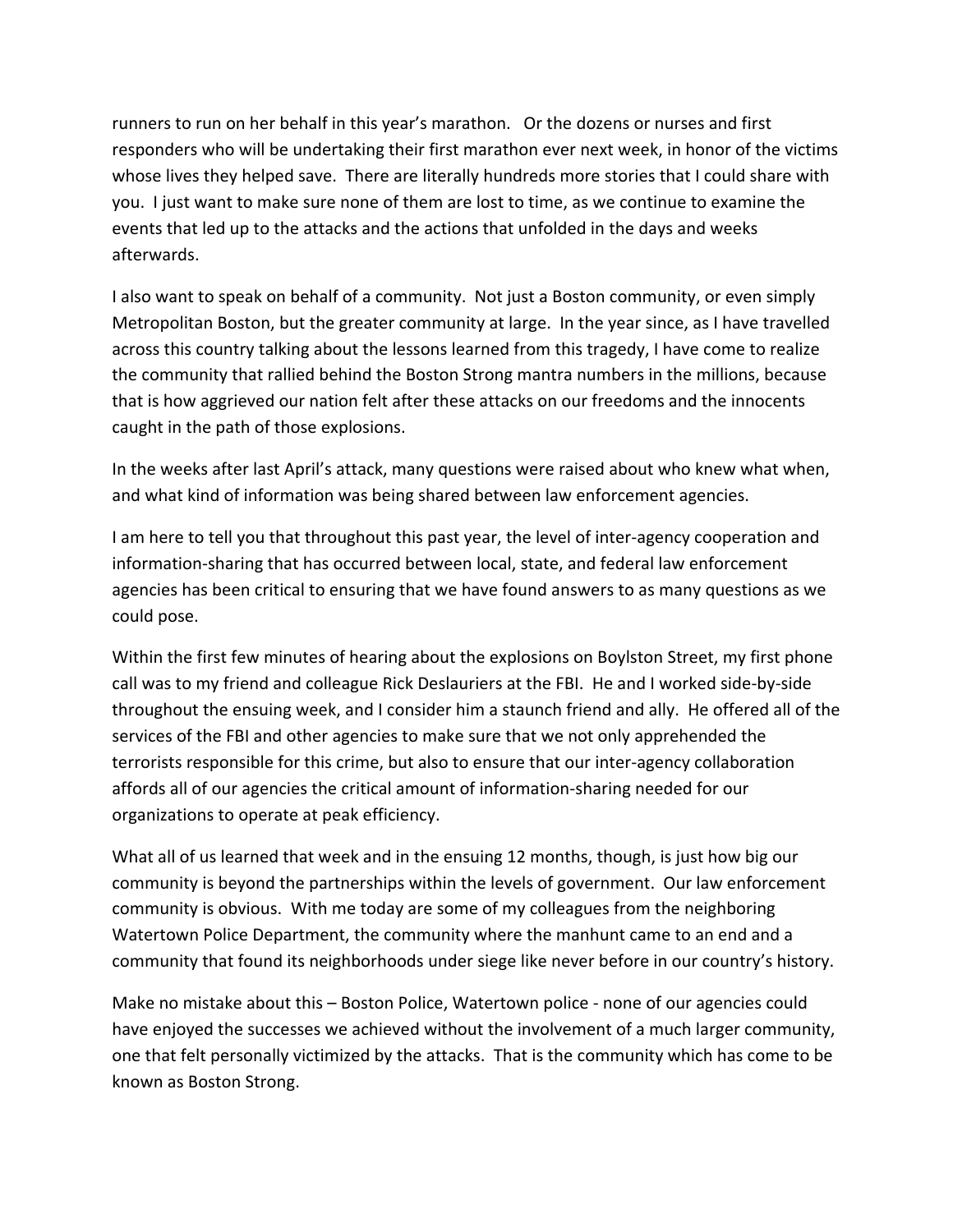In the past 12 months, Boston Strong has been used a rallying cry for an indomitable spirit, a sign of resilience and perseverance. Our hometown baseball team, the Red Sox, showed its tenacity and found inspiration from its message to win a World Series. It came to personify our indefatigable patriotism and commitment to neighbor helping neighbor. In New England, we don't just see Boston Strong as a clichéd hashtag on twitter, as see it as a proclamation that we stand together, united in the face of previously‐unimaginable atrocity, and determined to hold fast to our ideals and basic tenets of freedom. Boston Strong became an exclamation by a community that wants the world to know that it can rally in the face of adversity and, armed with the necessary information, can work with its governmental partners to achieve a safe and desired outcome to a horrible and senseless act of violence.

Anyone who has ever visited Boston in the spring, or spent any time there, you know that the Boston Marathon is the People's Race. This is a 26.2 mile line that starts in Hopkinton, winds through Ashland, Framingham, Natick, Wellesley, Newton, and Brookline before ending in the heart of downtown Boston. And it occurs, appropriately enough, on Patriots' Day, a state holiday in Massachusetts that helps recognize the birth of the American Revolution, but has also come to embody our patriotic love for our community and our country. In New England, you either watch the Marathon, you know somebody who runs it, or you run in it yourself. I had close friends and colleagues running in last year's race, many of whom were pressed into immediate service by the explosions. The Marathon is part of our fiber, and an attack on the institution is an attack on our community as a whole.

This is the same community who waited anxiously as the largest manhunt in New England history played out over four days. When law enforcement decided to release the photos of the two suspects, we knew the dissemination of information into the hands of the public would be one of the most effective ways we could apprehend the individuals we wanted.

As we saw it play out on Thursday and Friday of that week, when the suspects took to the run, and began endangering innocents in other communities, we had to take the unprecedented action of asking more than half a million people to shelter in place while we search for these two men, who were throwing bombs at the police officers trying to catch them.

And for that historic Friday after the marathon, when we asked our communities to work with us and remain at home to keep the streets clear so we could do our job, they listened.

They listened because they shared a common goal, of wanting us to catch the men responsible. They listened because they trusted law enforcement, and by extension, their government, to take care of them.

As anyone who has followed my career with the Boston and Lowell Police Departments knows, I believe in community policing, and the critical role that our residents play in helping to keep a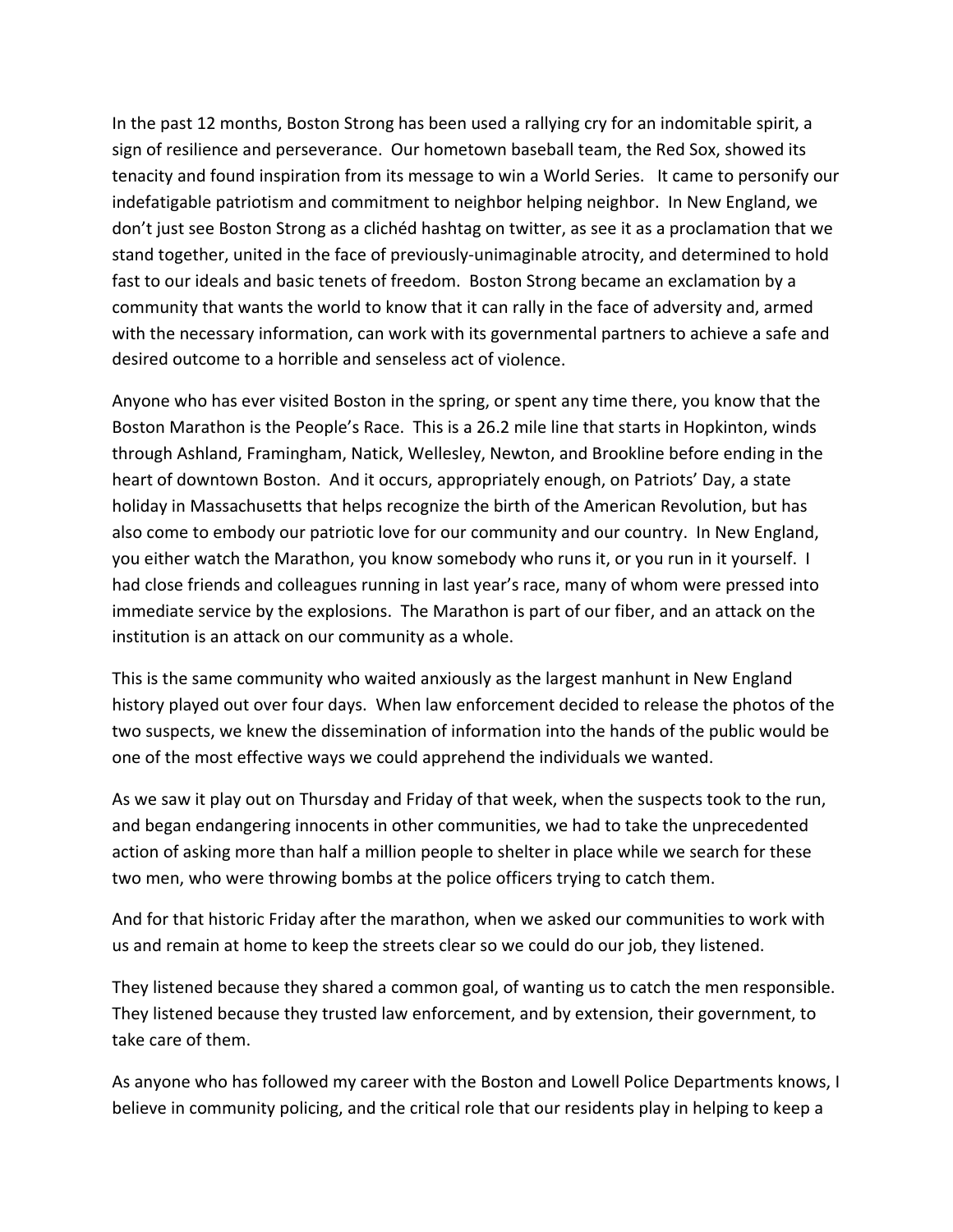community safe. It was relationships built before the marathon attacks that allowed us to implement such drastic measures, and those relationships only grew stronger when our communities saw the professional responses from their police agencies.

Sir Robert Peel was the Conservative Prime Minister of the United Kingdom in the early 1800s, and helped establish some of the modern concepts of our nation's police forces.

It was Peel who said "The police are the public and the public are the police – the police being only members of the public who are paid to give full‐time attention duties which are incumbent on every citizen in the interests of community welfare and existence."

Nearly two centuries later, that basic tenet still holds true today.

Together, we solve problems.

In the case of the multi-agency responses required in the wake of the attacks, yes, we did identify some areas we could improve upon, especially in terms of information sharing. But I remain supremely proud of the work done not just by the first officers, firefighters, or EMS workers who responded to the attacks, but also by the sea of yellow‐jacketed Boston Marathon volunteers, and the runners who stopped short of their 26.2 mile goal to help innocent people suffering on the sidewalks along Boylston Street.

Beyond the successes we have achieved with the cooperation of the media agencies that cover our agencies, we also learned quickly what a valuable information tool our social media networks could be to us as that week unfolded last April. Systems that remain in place a year later, and allow our agencies to more effectively and more rapidly communication directly with the men and women we are sworn to serve and protect

Next Monday, an historic number of runners will take to the pavement again to run in the fabled Boston Marathon, and next Monday, they will be protected by an historic amount of law enforcement personnel from among a wide swath of agencies, all of whom have been meeting on a regular basis for months to ensure the safety of everyone who will be running and watching the event. We are all working together.

When he came to our city a few days after the attacks, President Obama told the world that Boston will run again, and he was right.

We run to support the dreams and personal aspirations of every man and woman who will be lacing up their sneakers to complete the grueling course.

We run for the ideals that this kind of event brings our community together to celebrate everything that is great about our city, our state, and our nation.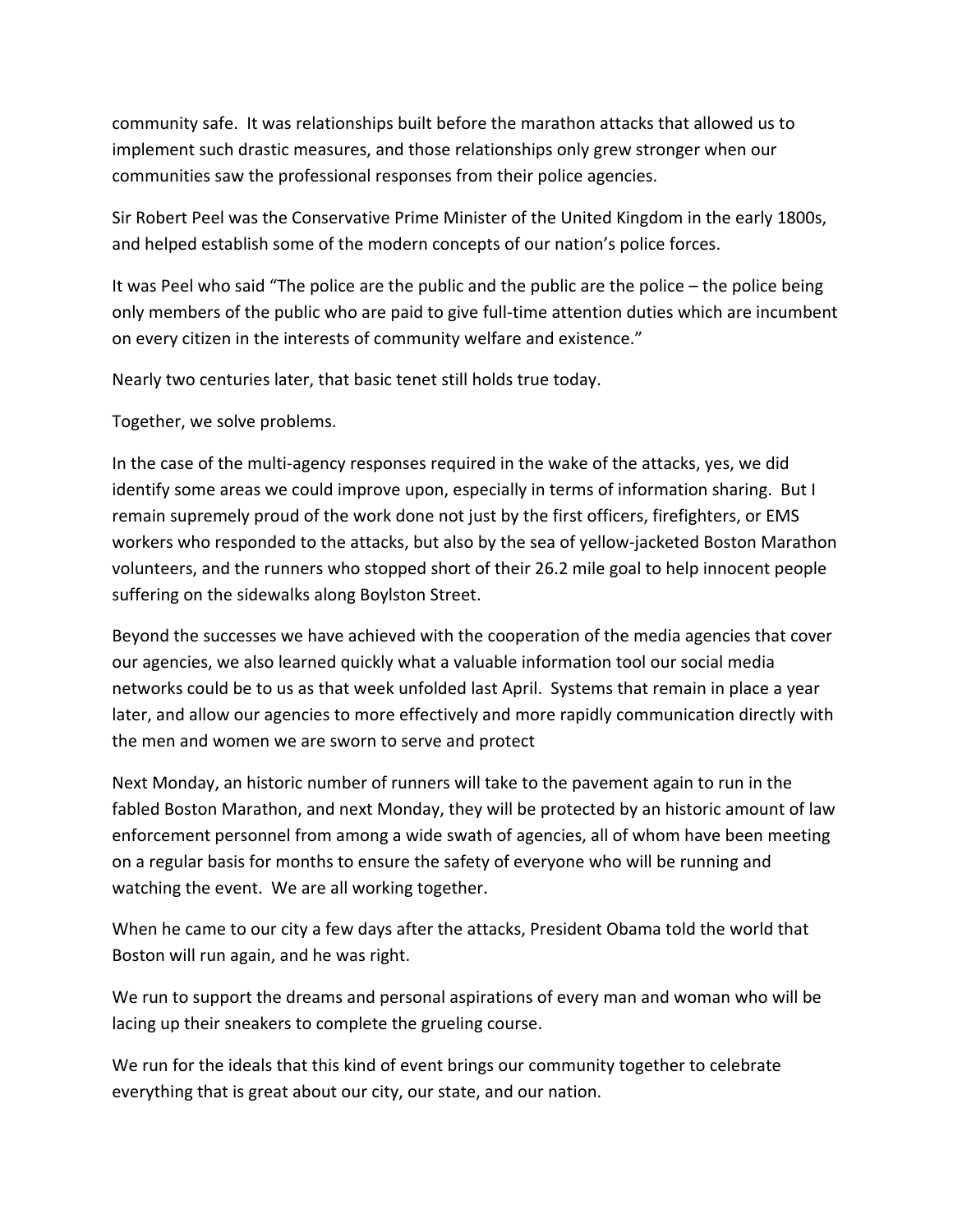And we run for the men, women and children who can't be there this year – Krystle Campbell, Lu Lingzi, Martin Richard, and Officer Sean Collier.

All of us, - Boston, Massachusetts, New England, the United States - we run together.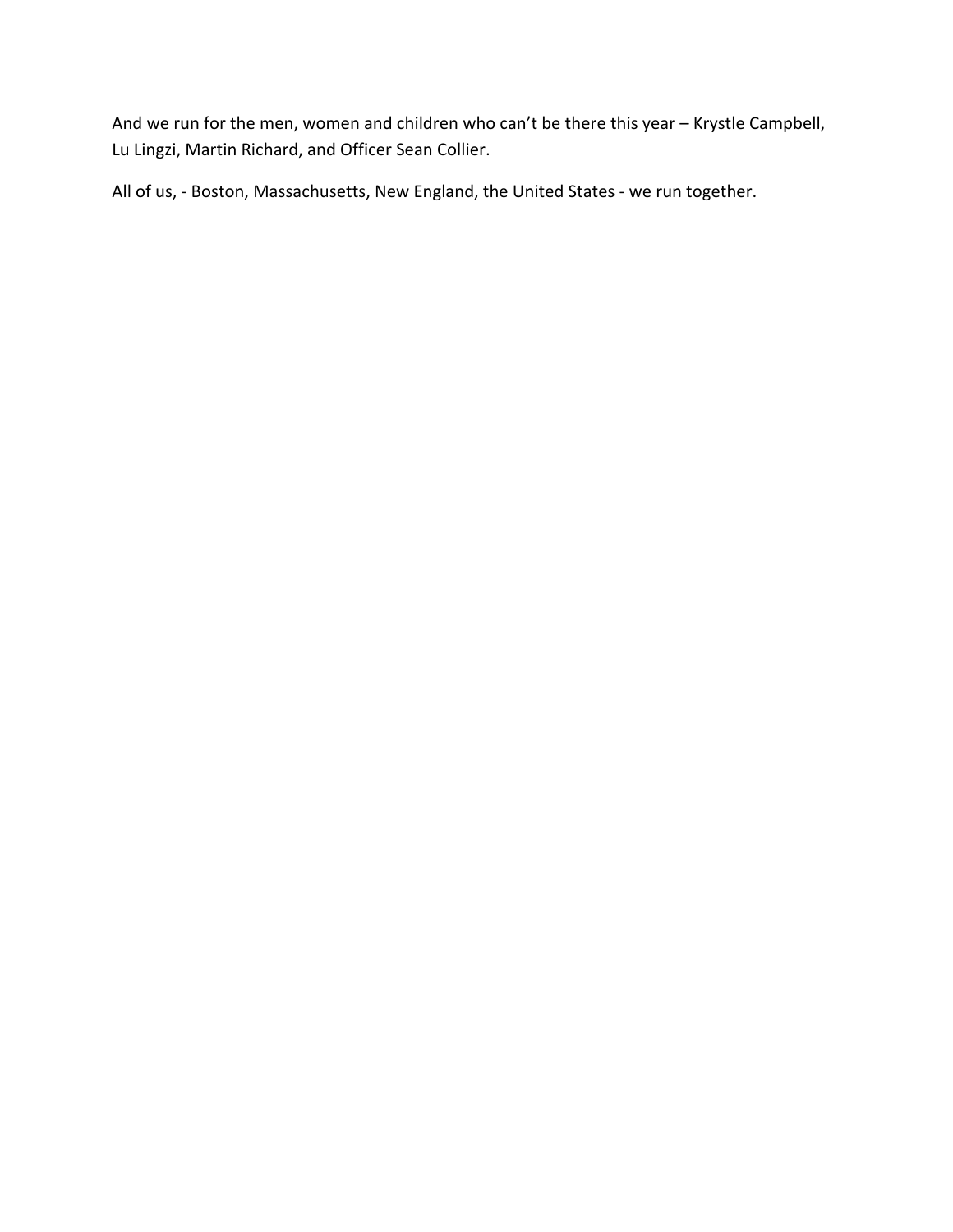#### **Mr. Edward P. Deveau**  Chief of Police Watertown Police Department

<span id="page-9-0"></span>Chairman McCaul it is an honor to come before the US House of Representatives Committee on Homeland Security.

I am extremely proud to be here today representing the men and women of the Watertown, Massachusetts Police Department. Our goal has always been to be the best police department in the State of Massachusetts.

Mr. Chairman, I had the privilege of meeting you and the other members of your distinguished Committee when you traveled to Boston and Watertown. I want to thank you and your members who took the time to learn more about how the Watertown Police Department and the Watertown community responded to the events of last April.

Before I speak about the actions of the Watertown Police Department I would like to give you some background on the events of last year:

Patriot's Day is a special day in Boston and my favorite weekend of the year. Businesses and schools are closed in Massachusetts so most people have the day off. Spectators line the 26 miles of the Boston Marathon from Hopkinton to Boston cheering on elite runners from all around the world, and the regular people, including so many that run for charities.

The Boston Red Sox play at 11:00 AM and after the game all the fans walk down to Kenmore Square to watch the final mile or two of the marathon. You haven't lived in Boston very long if you haven't been a spectator, volunteer, or a runner. This year I will run with twelve of my officers, it will be an emotional moment when we cross the finish line on Boylston Street.

The Boston Marathon will be held in less than two weeks, and more people than ever want to be a part of it. They want to come together to celebrate and remember those who died and those who were injured in last year's explosions. They want to remember Officer Sean Collier of the MIT Police Department who was ambushed and killed before the two brothers headed to Watertown.

We have all seen what occurred at the finish line of the Boston Marathon on April 15<sup>th</sup> and Commissioner Ed Davis will speak about those tragic events and the Boston Police Department's impressive response that day.

I am here today to talk about the events that occurred in Watertown in the early morning hours of April 19<sup>th</sup>. That seemingly quiet overnight shift suddenly turned into a warzone. For the first time in America, police officers were attacked with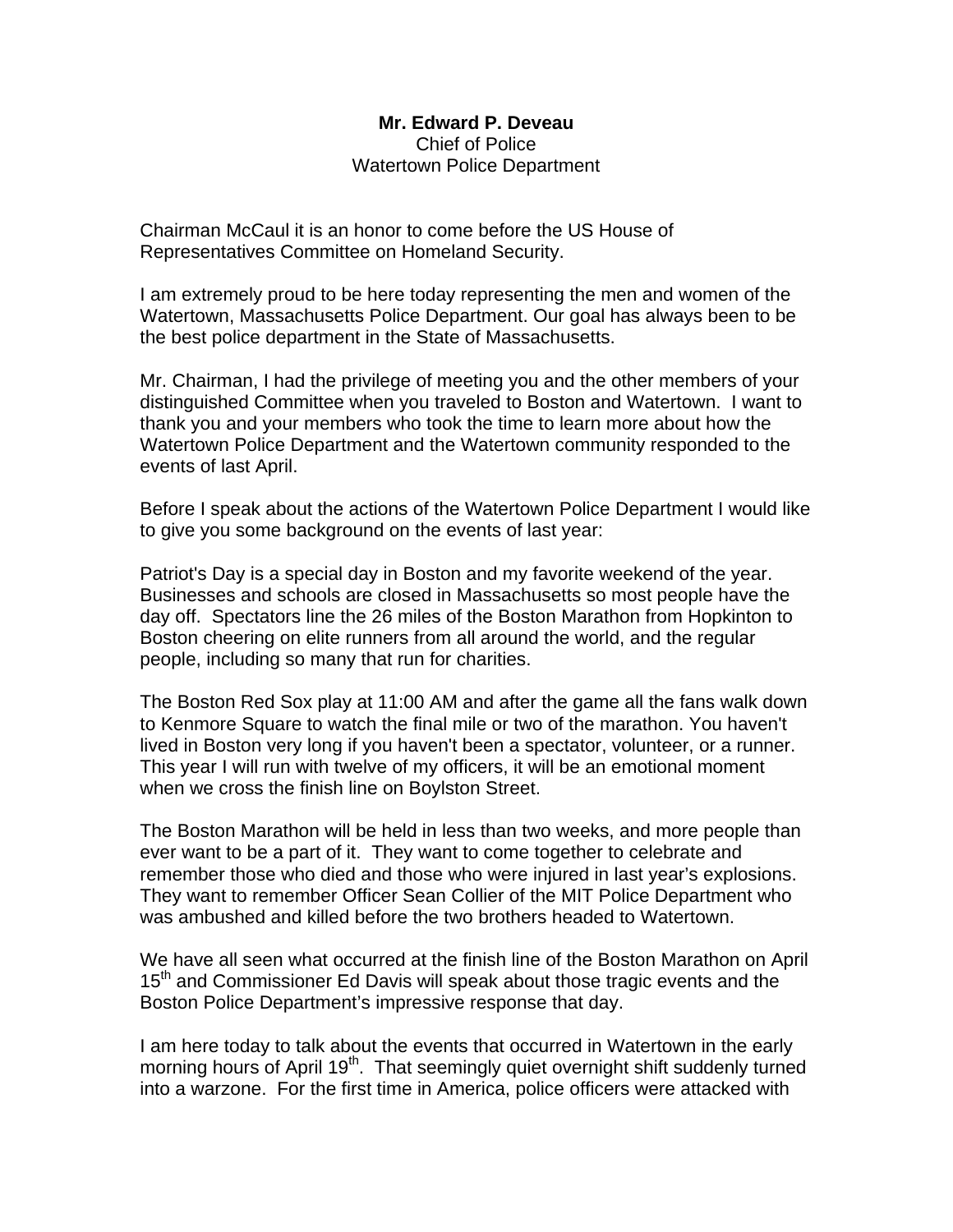guns and bombs and it happened on a quiet backstreet in my community. Those two brothers were trying to kill my police officers and had plans to kill and injure more innocent people.

The handful of Watertown officers on duty that night acted heroically and defended Watertown without regard for their own personal safety. They displayed courage and bravery as they stubbornly defended our community. Just as in Boston, my officers were at their very best when confronted with the biggest challenge of their careers. Their split second decisions and actions went far beyond their police academy training, but I can ensure you it will now be taught in police academies across the country. It has been said before Mr. Chairman, but as their Police Chief I want to state it again, the actions my officers took saved many more people from being killed and injured.

I want to introduce the officers that have accompanied Sgt Pugliese and myself here today. Each of these officers played a key role in that historic gun battle on Laurel Street.

Mr. Chairman, during those trying day's last April two individuals attempted to strike fear and take down a city. They attempted to terrorize us all. In the end they accomplished nothing. What they will never know is that when America gets knocked down we pick ourselves up and become even stronger. We will not be intimidated. Watertown is stronger, Boston is stronger, and in my opinion the entire country is more united and stronger. The strength, resilience and defiance is what made Boston Strong and I know if an attack occurs in any city within our country they will respond in a similar way.

The Watertown police officers on duty that night stopped these terrorists from leaving with their car full of weapons to carry out their next deadly plan. In the following 18 hours our entire department of 65 officers was tested and worked around the clock to keep our community safe. We received unprecedented support from surrounding police departments and federal agencies. As a result the second Boston Marathon bombing suspect was finally captured.

I want to thank the residents of Watertown for their patience and cooperation that day and for their continuing support. It truly took an entire community.

Mr. Chairman, when I began my comments today I mentioned our goal was to be the best police department in our state and I am not sure if we have accomplished that, but what I do know is that for eight and half minutes on a back street in Watertown we were the best police department in the world.

Mr. Chairman, I conclude my remarks and I am happy to try and answer any questions your Committee may have. Thank You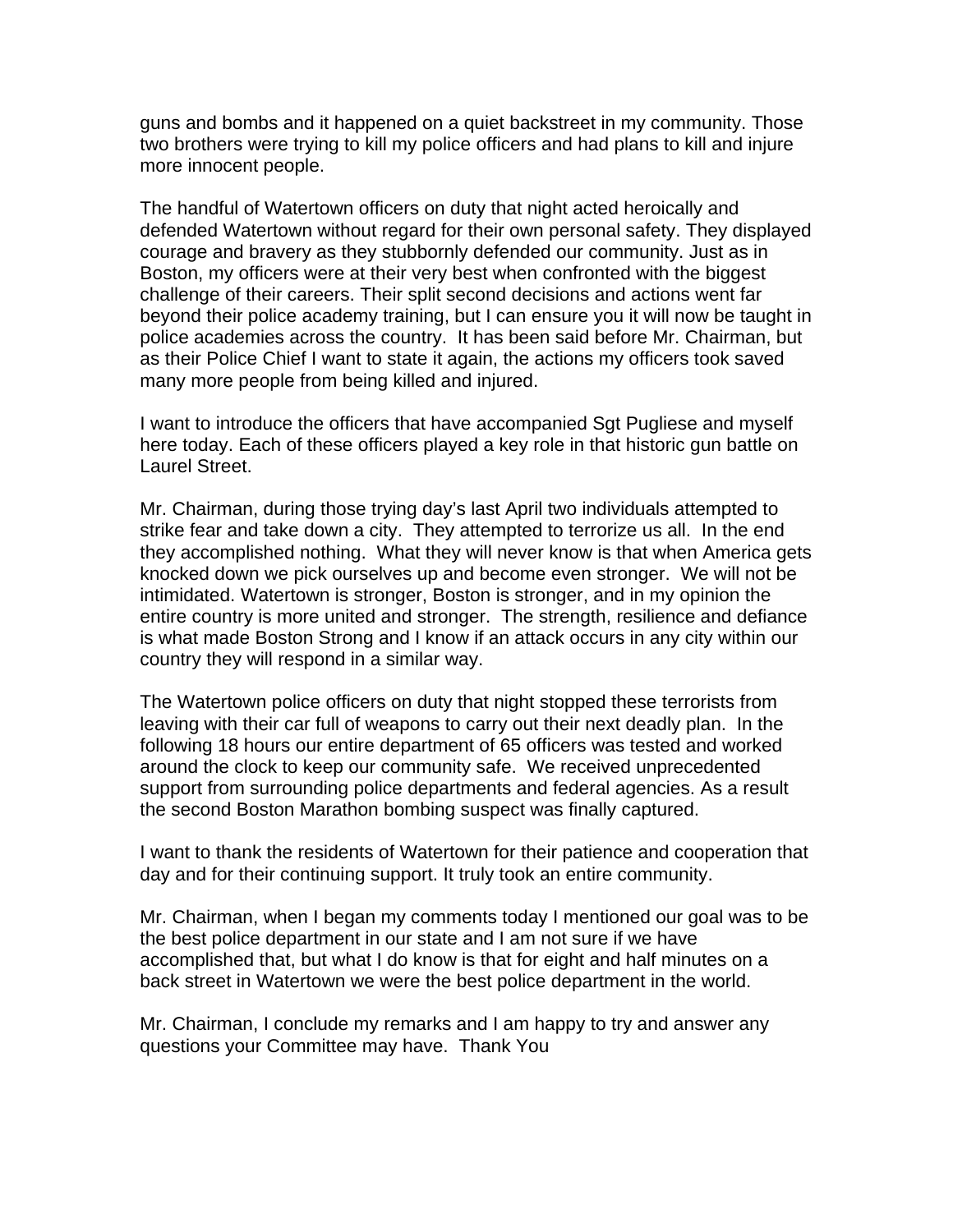<span id="page-11-0"></span>Jeffrey J. Pugliese Sergeant Watertown Police Department 552 Main Street Watertown, MA 02472 April 9, 2014 "The Boston Marathon Bombings, One Year On: A Look Back to Look Forward"

Good morning, thank you for inviting me to speak here this morning. My name is Jeffrey J. Pugliese, I'm a Police Sergeant with the Watertown Massachusetts Police Department. I'm a 34 year veteran of the Department. In addition to my duties as a Patrol Supervisor, I have been a department firearms instructor for over 29 years. I am also a U.S. Army Veteran (1974-1978), serving in the Berlin, Germany as a Military Police Officer assigned to the Berlin Brigade.

I am here to discuss the events of the early morning hours of April 19th, 2013.

It was just after midnight and I had just finished my work shift when I heard a radio broadcast that officers from my agency were following an alleged carjacked vehicle. I knew the current shift had only four Patrol Officers and a Patrol Sergeant working, I decided to drive in that direction in the event any additional assistance would be needed by the officers.

While en-route to the area, I heard another radio broadcast that officers were now taking gun fire from the occupants of the alleged carjacked vehicle and they were requesting assistance.

On arrival at the scene, I heard gun fire, I exited my vehicle and within moments I heard an explosion.

I advanced to the area where other officers were taking cover and returning gunfire. The suspects were eventually taken into custody.

While I am not at liberty to go into minute details as the incident is still awaiting trial of one of the suspects, I will endeavor to answer any questions you may have.

I think it should be noted that in today's ever changing environment of violence, local municipal governments are not financially equipped to take on the increasing burden of such hostile actions.

In closing, I would like to say that all of the Officers involved in this incident are ordinary men who were put into an extraordinary situation and performed extraordinarily well.

Once again, thank you for inviting me to speak here this morning.

Sincerely,

Jeffrey J. Pugliese Sergeant Watertown Massachusetts Police Department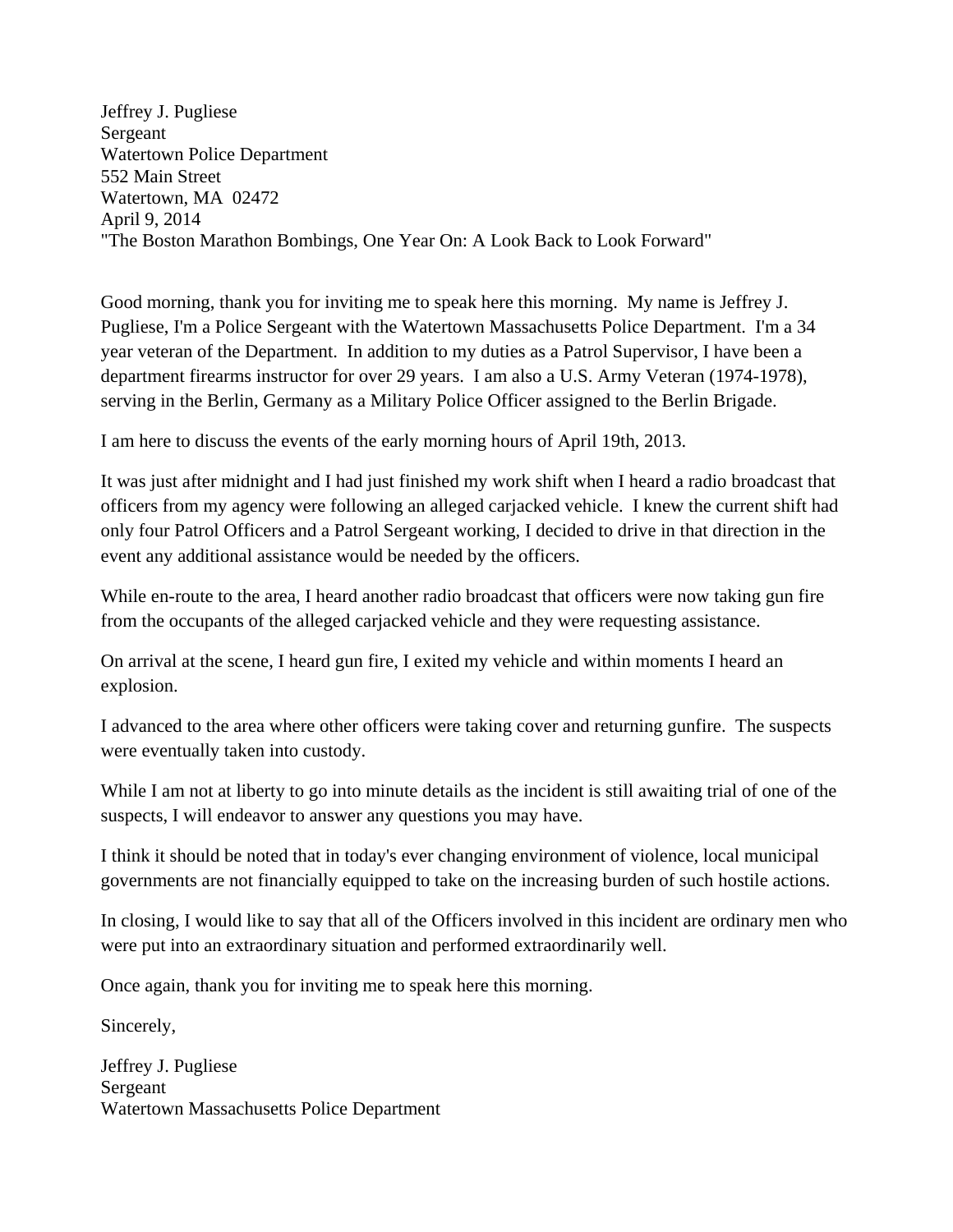<span id="page-12-0"></span>

Testimony of

Herman B. "Dutch" Leonard

George F. Baker, Jr. Professor of Public Management and Faculty Co‐Director, Program on Crisis Leadership John F. Kennedy School of Government

and

Eliot I. Snider and Family Professor of Business Administration and Faculty Co‐Chair, Social Enterprise Initiative Harvard Business School

Harvard University

provided to the

House of Representatives Homeland Security Committee

hearing on

The Boston Marathon Bombing, One Year On: A Look Back to Look Forward April 9, 2014

I would like to thank Chairman McCaul and Ranking Member Thompson for inviting me to testify today, as well as Congressman Keating of Massachusetts for the tireless work he has done to advance understanding of the events surrounding the Boston Marathon bombing that took place during the week of April 15, 2013.

I would also like to say that it is an honor for me to appear on this panel today with three of the genuine heroes of that week ‐‐ Commissioner Ed Davis, Chief Ed Deveau, and Sgt. Jeff Pugliesi. One of the privileges of doing the research we have been carrying out is that we have regularly been in the presence of heroes ‐‐ as I am again, and indeed as we all are today.

My name is Herman Leonard, known to my friends as "Dutch." I am the Baker Professor of Public Management at the Kennedy School of Government at Harvard University, where I am also Faculty Co‐Director of the Program on Crisis Leadership. I am also the Snider Family Professor of Business Administration and Faculty Co‐Chair of the Social Enterprise Initiative at Harvard Business School.

Over the course of the last year, since the bombs exploded at the finish line of the Boston Marathon, I have been working together with Arnold Howitt, who is Executive Director of the Ash Center for Democratic Governance and Faculty Co-Director of the Program on Crisis Leadership, and Christine Cole, who is Executive Director of Harvard's Program on Criminal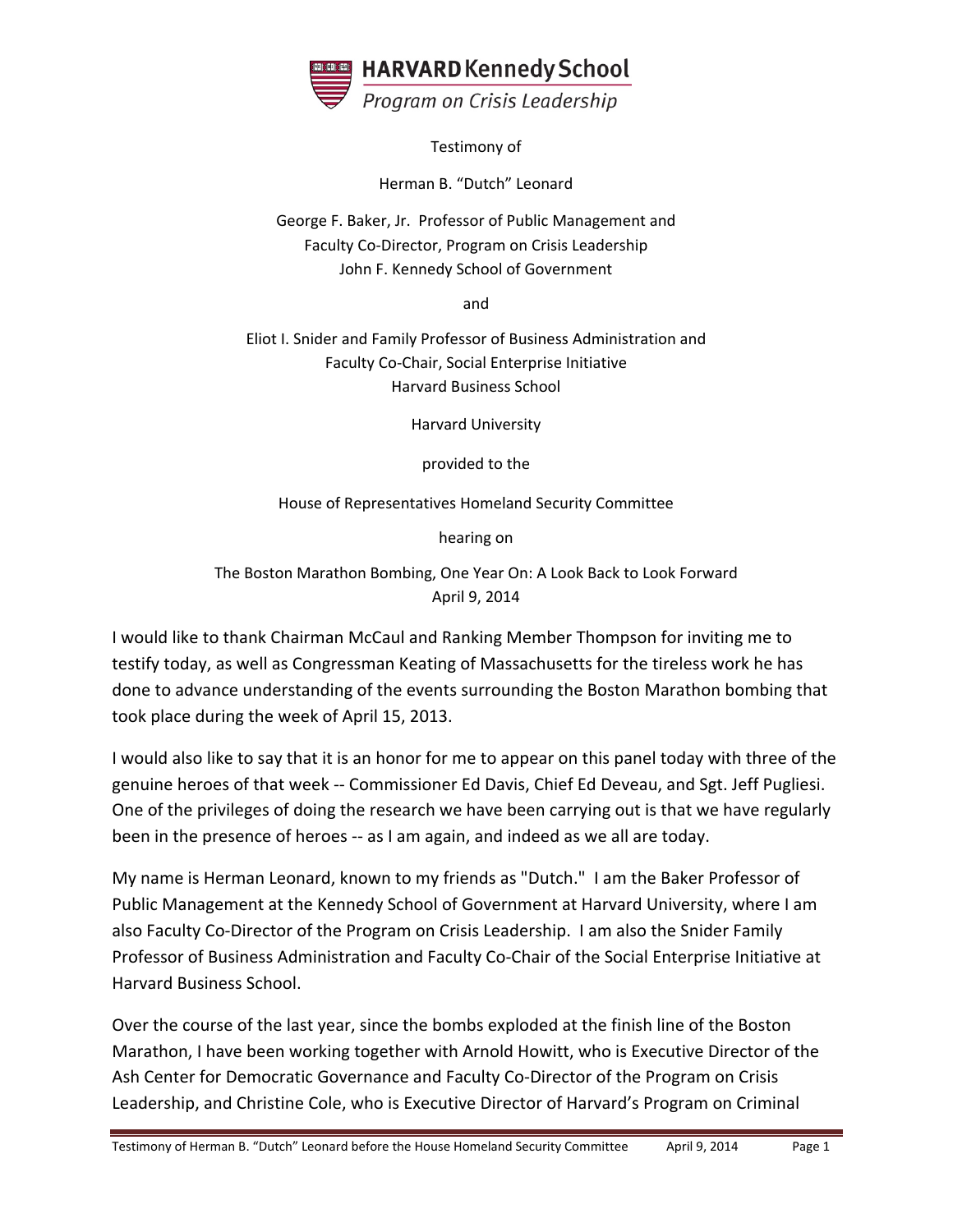Justice Policy and Management, both at the Kennedy School, and with Professor Phillip Heymann of Harvard Law School to understand the sources of the strengths and weaknesses of the response to the marathon bombing. Our work was supported in part by the International Centre for Sport Security. In providing this testimony today, I am appearing as a representative of our research team; the views I am presenting here are our own, and not those of Harvard University or any other organization. This was a team effort, and while I'm providing the testimony today this work is the product of many hands. (Any errors made here, however, are mine.)

Our work was presented in honor and memory of those who lost their lives or suffered grievous injuries in the Boston Marathon bombing. It is dedicated to all of those who helped.

Our work focused on the issues of command within and coordination among the agencies and organizations involved in the response. Events like the marathon bombing create a surge of demands and thereby create the need for sudden teams ‐‐ groups of individuals and organizations, thrown together by circumstance even though they may not have worked together before, who must, in order to produce the best possible overall response, work effectively in tandem under conditions of uncertainty and stress in a rapidly‐evolving situation. Our work concerns the response that began when the bombs exploded. Since we are seeking to understand and explain the quality of that response, we also focus on the extensive efforts made in advance to create the conditions that enabled it. Another part of our research team is examining some of the issues about pre‐event intelligence; that work is not yet complete, and lies beyond the scope of the report I'm describing today.

We conducted a series of extended interviews, mainly with senior command officials in the major organizations involved in the response to the bombing. We also drew extensively on public statements and media descriptions of the events. Three weeks ago, we convened an "expert dialogue," gathering about 100 people, including many of the principals we had interviewed and other participants in the events of that terrible week, together with senior emergency management officials and academics from around the US and from abroad. We spent an intensive day discussing the events and our proposed recommendations.

Our report, entitled "*WHY* was Boston Strong?," was released last week. Our title references the local description ‐‐ "Boston Strong" ‐‐ of the full spectrum phenomenon of response and resistance and resilience shown by first responders and by survivors and by the wider community during that week and since.

I appreciate this opportunity to discuss some of the findings of our research with you.

I have two simple messages for you today.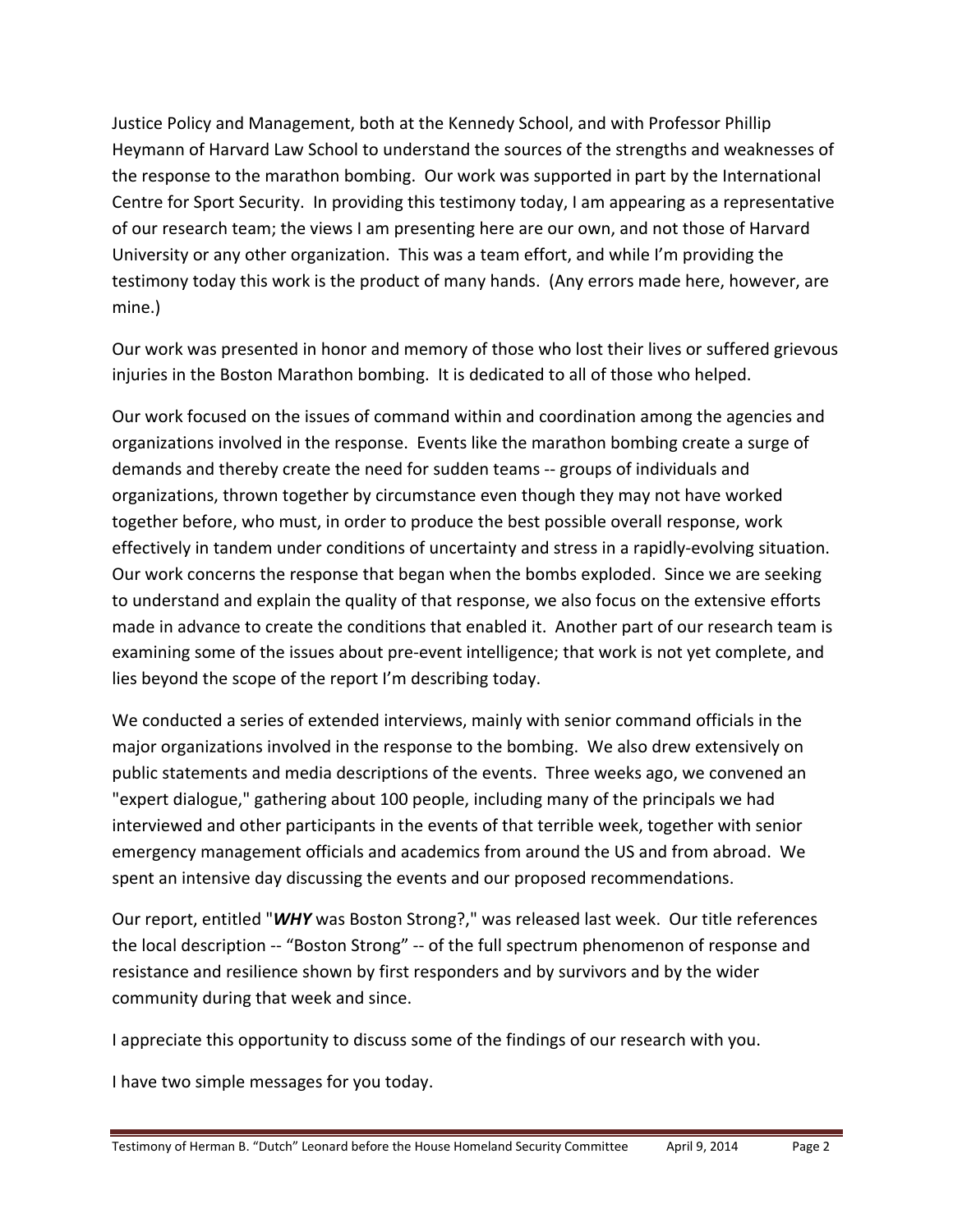The first message is about the *first responder* part of Boston Strong that was on display last April.

That message is this: It works! *Incident command* works! When you build it in advance and use it in the moment, incident command is effective. The *National Incident Management System* is starting to work.

It has been a long time in coming and it is long overdue -- but we've made a lot of progress nationally, and the events in Boston last year put that vividly on display.

For something like 50 years, starting in the 1960s and continuing with greater energy after a devastating fire in California in 1970, people of goodwill in emergency management sought to develop and promulgate an effective, unified, coherent doctrine of incident management so that agencies and organizations that find themselves having to work together on terrible and dark days can efficiently and smoothly combine their capabilities and resources. The central purpose of having a single, unified approach is to enable a sudden team to produce the best performance reasonably possible given the nature of the challenge and the capacities that they have available. Too many times we have watched while vitally needed and clearly existing capabilities were not marshaled or effectively deployed ‐‐ but instead were idled by a lack of ability to organize, coordinate, and execute across agencies, jurisdictional boundaries, and levels of government.

Finally, Congress – through the House Select Committee on Homeland Security, the original inception of this committee, in Part 5 of Section 502 of Public Law 107‐296, the Homeland Security Act of 2002 – mandated that the Secretary of Homeland Security build "a comprehensive national incident management system with Federal, State, and local government personnel, agencies, and authorities, to respond to … attacks and disasters." In 2004, the Department of Homeland Security duly issued instructions to those it could command directly (and created incentives for those it could not) to organize themselves for emergency response purposes in compliance with the structures and precepts and procedures of that system. FEMA has since worked to develop the system further and to help federal and other agencies implement the structures, procedures, and training associated with making this doctrine a practical reality.

This mandate did not immediately succeed in enhancing performance in multi‐agency response to crisis events. In 2006, I gave testimony before the Senate Homeland Security Committee about Hurricane Katrina; incident management in the crucial early days of that response had been only sporadically applied and while it had proved helpful in the areas where it was used effectively it was clear that we were still a long way from having a fully operational National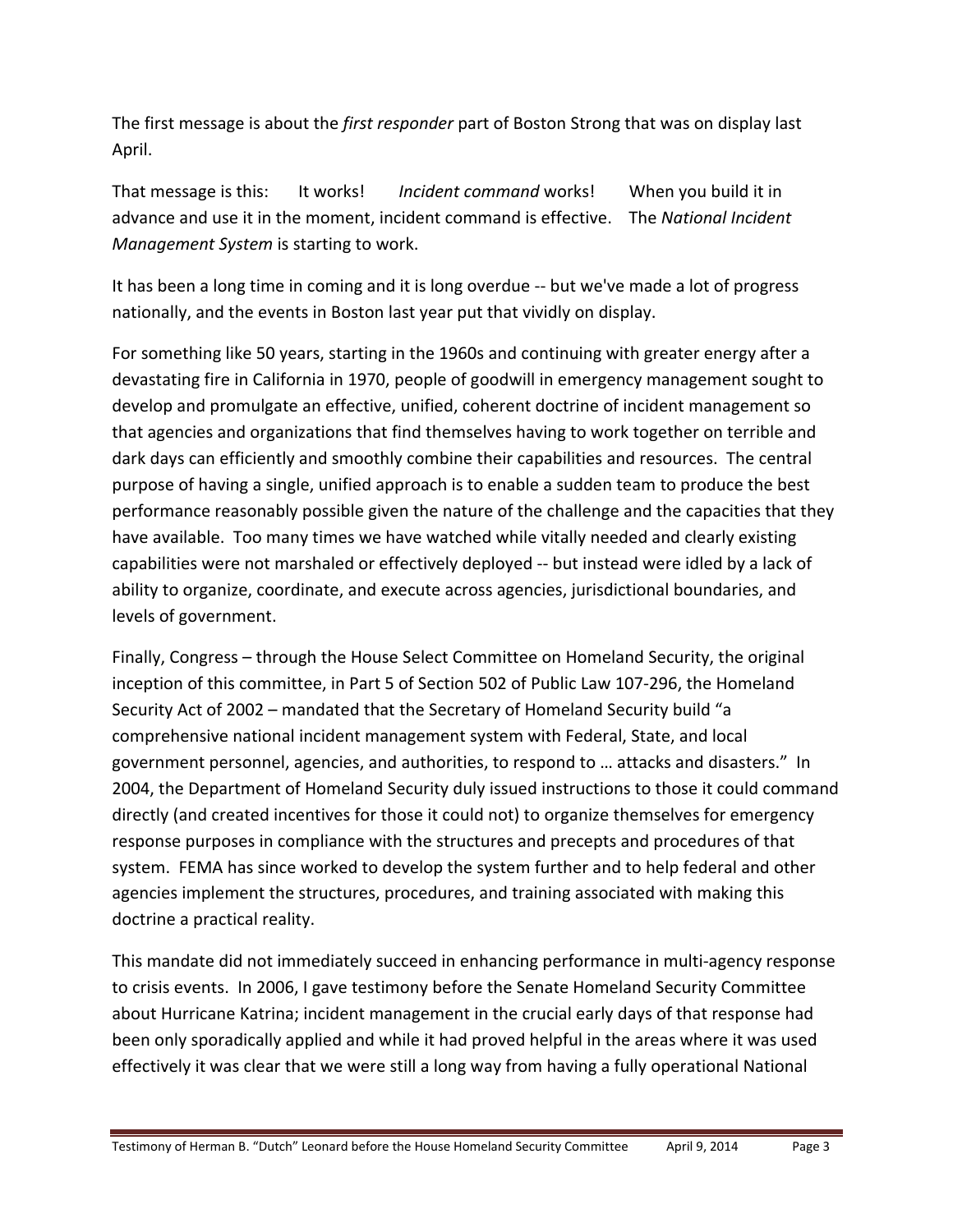Incident Management System that worked smoothly across agencies of all types and all levels of government and all jurisdictions.

My first message to you today is that it is now working far better. Boston Strong is a good illustration of what can be – and, in Boston and in other communities where significant efforts have been made, has been – achieved. There is more to do, as I will suggest -- but the first and most important thing to note is that for those communities that make the effort, creating an integrated incident command process that will work in the moment is a goal that is demonstratedly within reach.

There were some quite remarkably effective elements of the response in the aftermath of the bombing in Boston. As an example, the bombs caused literally dozens of fatal injuries, but, mercifully, there were only three fatalities on that terrible day. All of the seriously injured people were removed from the scene within 22 minutes. Every person who left the scene alive is alive today. The scene was rapidly secured and swept for additional explosive devices. It was then secured as a crime scene, collaboratively, using FBI and local and state assets, and the investigation was launched. Video from private and public surveillance cameras was quickly collected, additional photographic evidence (mainly from media and bystanders who volunteered their photographs and videos) was obtained, and an exhausting search through the video and photographic evidence began. Meanwhile, the public was informed by individual agencies and through a series of organized press conferences.

Taken together, that seems like a very good performance. We can all point to elements where it could be further improved. But the standard can't be an unrealistic expectation of perfection. Our question has to be this: did the response accomplish what could reasonably have been expected, given the intrinsic nature of the event itself – the surprise, the physical and emotional shock, and the inevitable chaos of the immediate aftermath. *We believe that the response in Boston was as good as one could reasonably have hoped*. This then begs explanation, and forms the basic question of our research: *Why* were people and organizations able to provide as effective a response as this was? What were the strengths of that response, and what enabled them? And where were the weaknesses – and what can we do to further minimize them? These were the questions at the heart of our research.

I want to emphasize three elements of our research findings about where these features of the response "came from" – that is, what caused or created them:

First, *the core underlying reason for the effectiveness of the response in the moment was the rapid formation of an effective command and coordination structure* that oversaw and directed all elements of the response. Senior officials from a wide range of agencies ‐‐ federal, state, local, and private ‐‐ felt an immediate need to find one another and join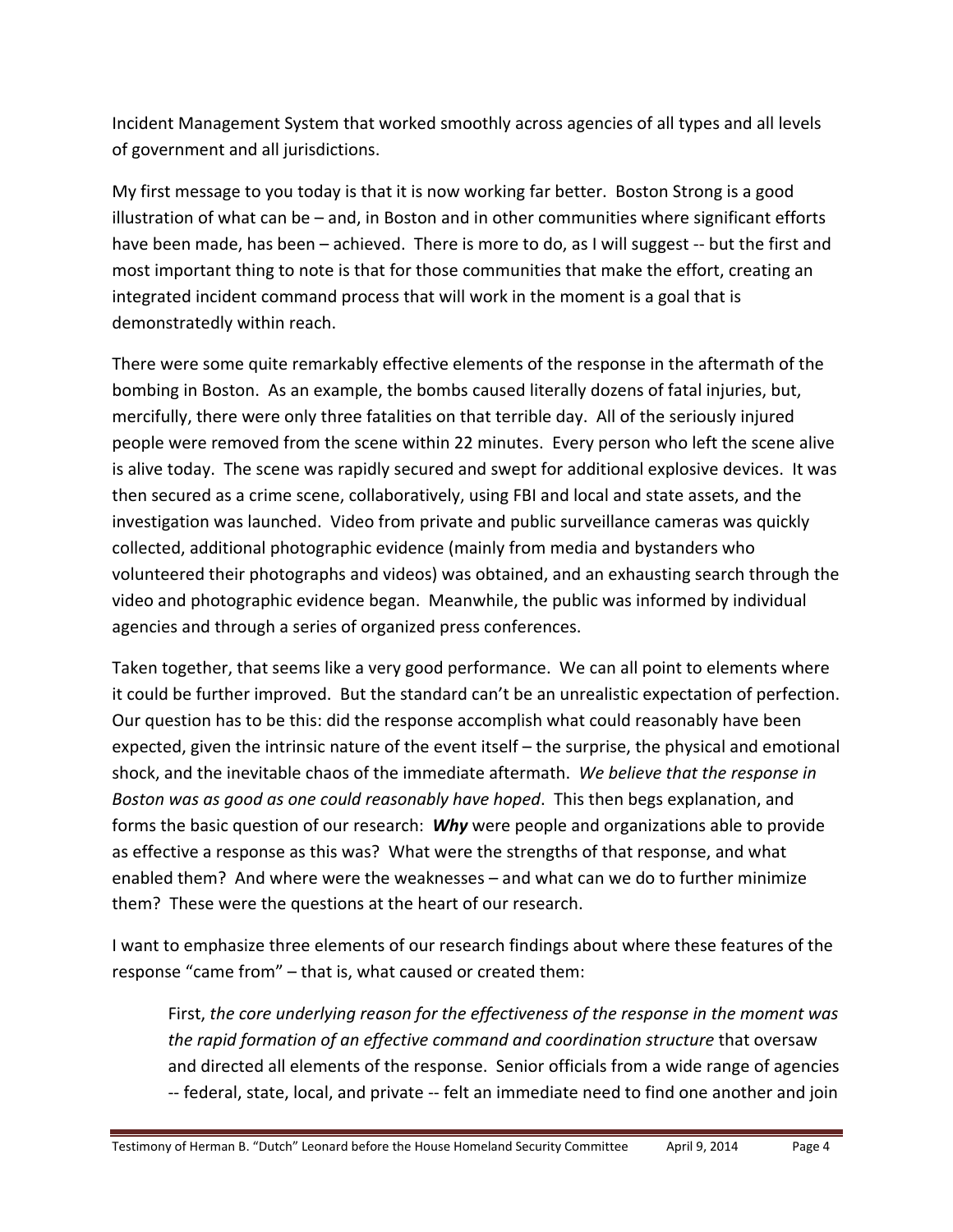into a concerted and unified command structure and were then able to do so reasonably quickly.

Second, *none of that was due to chance ‐‐* it resulted from literally tens of thousands of hours of joint work, planning, exercises and operations combining numerous agencies over many years in the planning for and production of fixed events ranging from the Democratic National Convention in 2004 (an event that got particularly attentive focus because it was the first national political convention after 9/11) to the Boston Marathon to the July 4th concert and fireworks on the Esplanade to Patriots and Red Sox and Bruins and Celtics victory parades. Each of those events provided an opportunity ‐‐ and opportunity that was *taken* ‐‐ to practice the process of planning and doing things together. This built knowledge of one another's assumptions and priorities and procedures, fostering understanding and mutual respect of individual and organizational competence and capabilities across agencies. This was the infrastructure that enabled command and coordination to be established quickly and to function effectively after the bombs exploded.

Third, *others can do this, too*. To be sure, some of the features that contributed to the effectiveness of the response in Boston were unique to Boston. Boston has eight Level I trauma centers, for example, and by happenstance they are arrayed in every direction around the area where the bombs went off, so the injured could be transported in many different directions, reducing congestion among emergency vehicles. Some other elements were unique to the moment ‐‐ for example, the fact that the marathon takes place on a state holiday, when hospitals are open and fully staffed, but are not doing elective surgery, meant that dozens of operating rooms were immediately available. A shift change was underway at the time of the bombing, which increased availability of skilled hands when they were needed. So there were elements of good fortune that reduced the terrible consequences on that awful day. *But most of what made the response as effective as it was can be undertaken by other communities as readily and as well as it was by Boston.* Any community can engage in joint planning across its agencies for any major fixed event – from a high school football victory parade to a Fourth of July celebration. Any community can find opportunities to engage in joint planning with other jurisdictions, and with other levels of government – both federal and state.

On a good day, joint planning and practicing inter‐agency coordination – and carrying that out through an incident command structure – is helpful in making events go more smoothly. Paying your dues on the good days by building the infrastructure of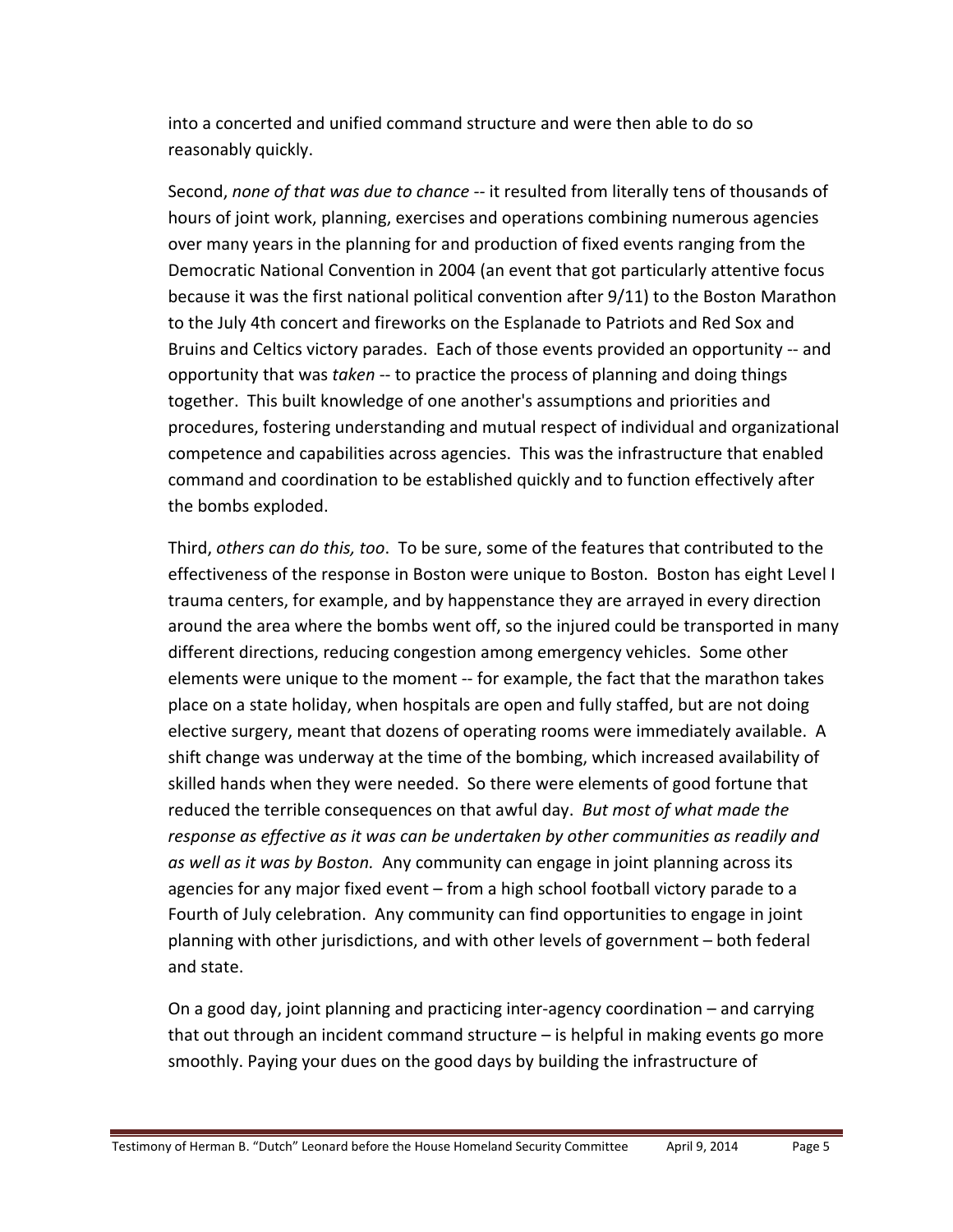interagency familiarity, respect, knowledge, and trust thus has an immediate payoff – and if a bad day ever comes, that infrastructure is literally a life‐saver.

The single most important lesson of our research is that routine and constant practice and use of incident command is one of the best investments a community can make in its present well‐ being and against any future dark day that might arise.

That said, there are still some things about the command and coordination processes that need some additional work. Our research suggested three areas where further work needs to be done on the development and implementation of incident command:

- (1) *Distinguishing between strategy/policy issues and tactical/operational issues*: In a crisis situation, some of the issues raise policy questions that should be answered by elected political leaders, while other issues are more tactical and operational. Incident management is largely silent on the establishment of processes and procedures for identifying and separating these issues and getting appropriate resolution of them. NIMS focuses almost exclusively on the resolution of tactical issues and on organizing processes for carrying out the indicated operations once the issues have been decided. More attention needs to be devoted in the doctrine to making this distinction, to developing training to help officials practice the distinction, and to building an appropriate structure for interaction between policy‐ makers and operational leaders. This interaction generally worked well in Boston, but not because of the doctrine. In fact, Boston's experience may provide some guidance about what the doctrine should say. For example, the decision to issue a shelter in place request was appropriately framed as a policy issue by operational commanders and was put to political leaders for resolution, and this may provide a good illustration of the kind of process of issue identification and resolution that needs to be addressed in the doctrine. It is imperative for NIMS to provide more guidance about the process by which tactical commanders should work in conjunction with an appropriate process for decision making by elected leaders. Both have important but different roles to play, and NIMS currently lacks systematic ways to help these two groups each to stay within their own designated "lane."
- (2) *Helping senior operational commanders resist being pulled unduly toward tactical decision‐making and away from advising political leaders on strategic issues*: Related to the challenge of distinguishing policy questions from tactical issues, the natural flow of work in incident management structures tends to exert a strong pull on the senior commanders of operational agencies toward being involved in tactical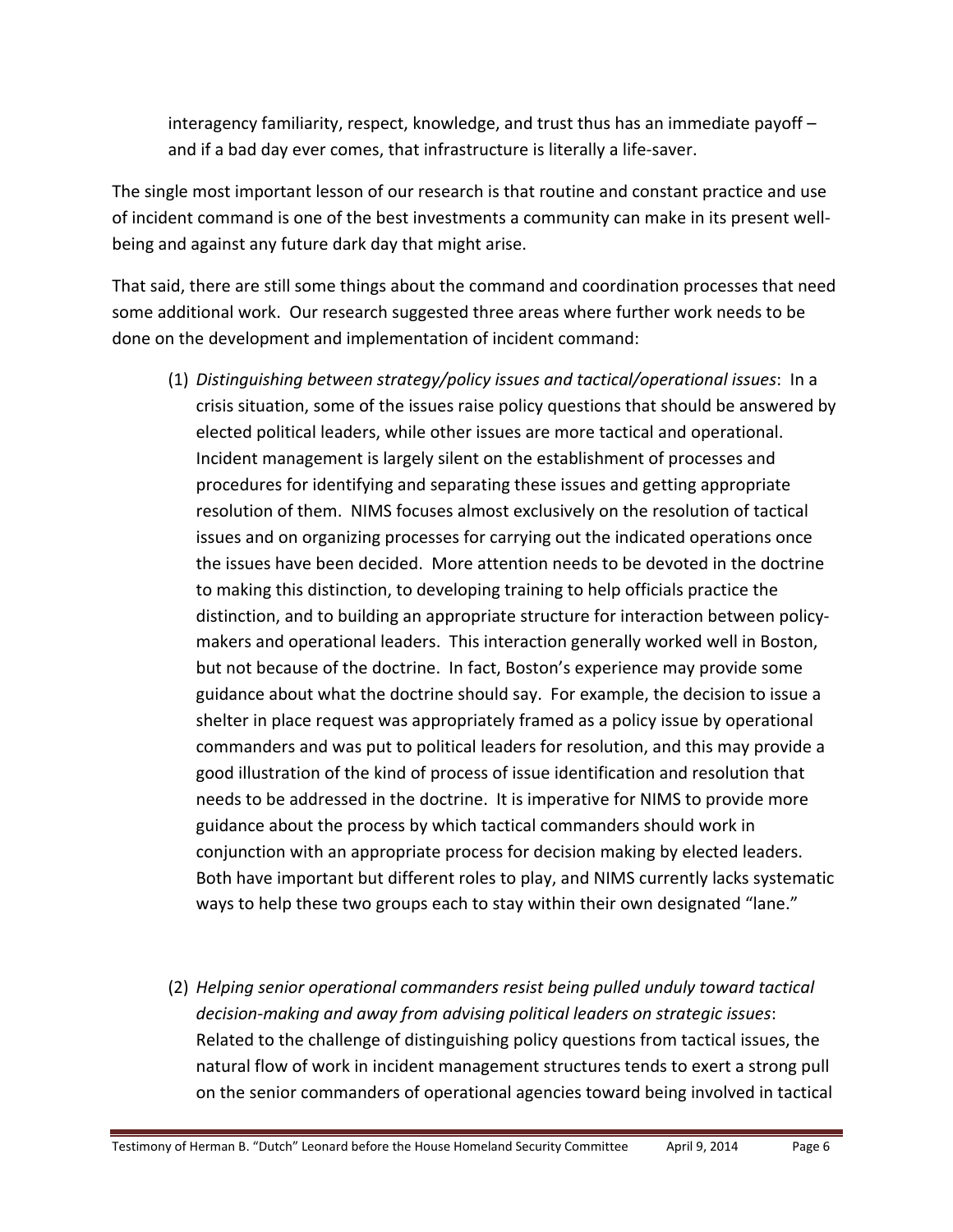decision‐making – at precisely the moment when they are also needed to help frame and provide advice to political leaders about more strategic issues. Illustratively, during the Monday afternoon discussions at the unified command at the Westin Copley Hotel, the governor asked everyone to put their phones down. The phones represented the pull on the senior operational leaders (by their subordinates) toward engagement with the (many and important!) tactical issues; the governor wanted their attention to advise him on the (fewer, but even more important!) strategic issues. The attention of senior operational officials is a key resource for both tactical and strategic issues, so we need to develop better doctrine and associated training about how to focus and parse their concentration.

(3) *Developing more effective processes for quickly establishing "micro‐command" at the tactical level*: While coordination, cooperation, and command among the senior leadership of the agencies involved was very strong during the week of April 15 in Boston, better doctrine and training need to be developed to produce similar results when lower‐level officials from different agencies encounter one another in the midst of tactical challenges – as occurred in Watertown in the early morning hours of April 19 and then again later that evening. By virtue of doctrine and years of joint planning and practice and work on multi‐agency events, the *senior* leaders of the relevant organizations for the most part knew one another personally and had knowledge of and confidence in each other's capabilities – and they were able rapidly to form unified commands, both on Monday afternoon and again in Watertown in the early hours of Friday morning. Individual police officers arriving from other jurisdictions at the scene of the gunfight at Dexter and Laurel Streets Watertown had none of those advantages to help them form a coordinating structure. We need better doctrine, procedures, training, and practice to aid in the more rapid development of a command structure among people from different agencies arriving more or less independently and not under a pre‐existing overarching command structure. We refer to this as the problem of establishing "micro‐command," and dealing with this requires that the doctrine that is now working well to coordinate agencies at the senior level needs to be cascaded downward so that it functions at any level where the agencies may encounter one another.

The problem of micro-command needs a bit of further explanation. The issue is illustrated by the difference between what happened within the Watertown Police Department (including both officers and dispatchers), on the one hand, and what happened with arriving officers from other jurisdictions, on the other, at the scene of the gunfight at Dexter and Laurel streets. Watertown officers were first on the scene; they knew each other, knew their command structure, were in direct radio contact with one another, recognized each other's voices, and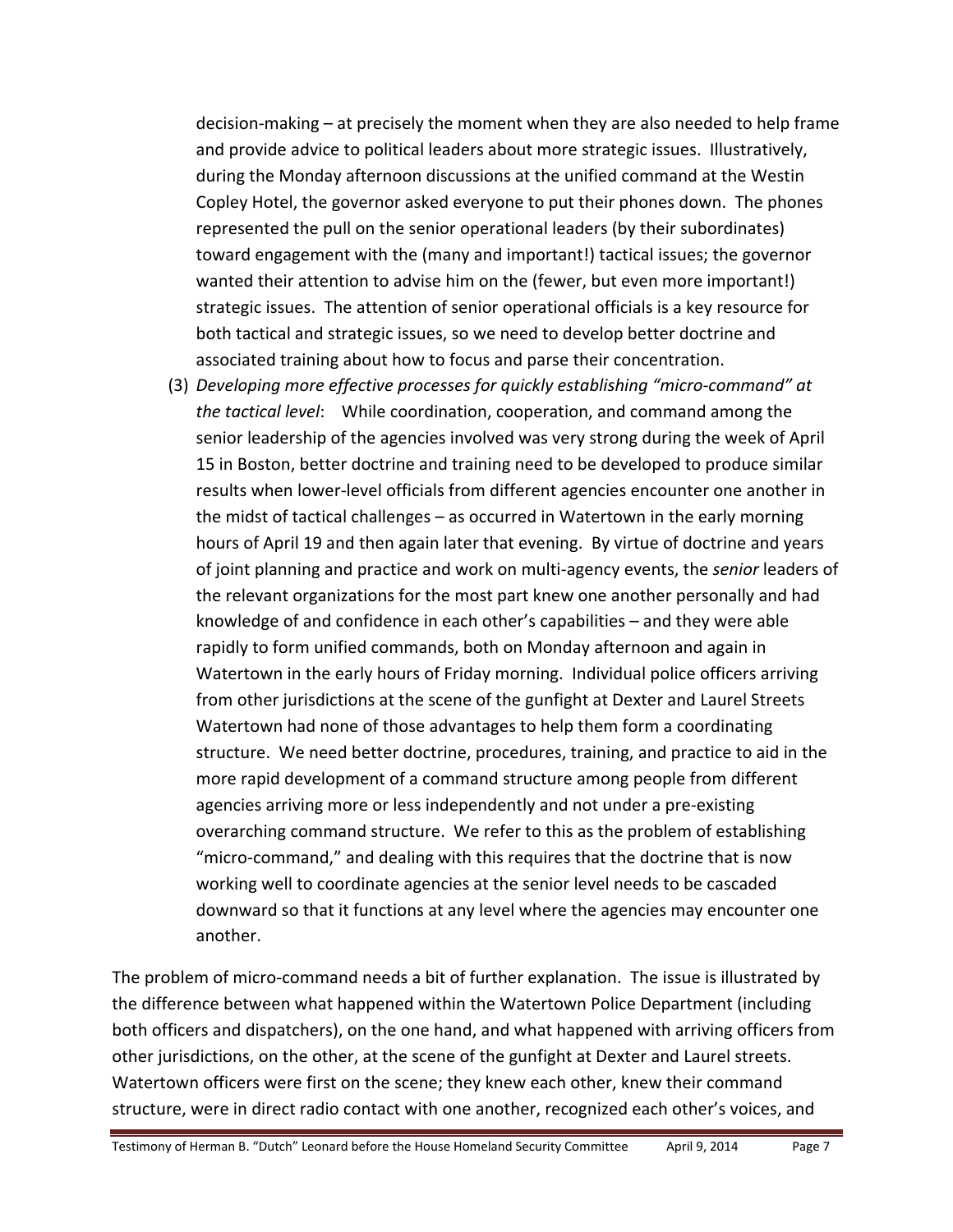had good situational awareness about where they were, where their assailants were, and what the street map around them looked like. As a result, they were able to coordinate their actions against their assailants and moved against them in a way that, considering the circumstances – they were being fired upon and having explosive devices thrown at them – seems to have been both coherent and largely effective. Their assailants arrived in Watertown armed with a semiautomatic handgun and enough ammunition to reload it at least once and with a collection of explosive devices; at the end of the confrontation with Watertown police, one was dead and though the other temporarily escaped and may still have been dangerous, he was no longer armed when he fled the scene. As a result of the "micro-command" structure they automatically brought with them to the scene by virtue of being from the same department, the Watertown Police Department officers engaged their assailants in an organized and effective way and coordinated well with the WPD dispatch team.

Arriving officers from other jurisdictions, by contrast, did not know one another, did not know the surrounding area, did not have their own command structure present to help organize or guide them, and did not find nor did they immediately form a command structure that could help deploy them effectively. They were, in effect, forced to act on more or less uncoordinated individual initiative. To some extent, this is inevitable in the early moments of an intense and confusing engagement when people from different jurisdictions show up to help. And, to the credit of those present, micro‐command was eventually established at the various sites in Watertown where significant police actions took place (of which there were several). In general, however, it required the arrival of very senior officers before the others present were able to recognize and to accept command. Some of these events involved crossfire situations that endangered fellow officers and nearby residents, so the need to develop an approach that will minimize such circumstances in the future is urgent.

Let me now turn to my second message today, about the *community* part of resistance to terrorism that was on display last year in Boston and is on display this year as my daughter and Chief Deveau and thousands of others train to run in this year's marathon – and yet more thousands of others prepare to make the event both smooth and safe. It is about the community's part in "Boston Strong" ‐‐ the local description that encompasses what everyone from first responders to bystanders to community members did to stand tall and proud in the face of two murderous thugs with terrorist intent.

Boston Strong is not a form of hubris or arrogance or naïveté – but a form of pride and defiance and resilience.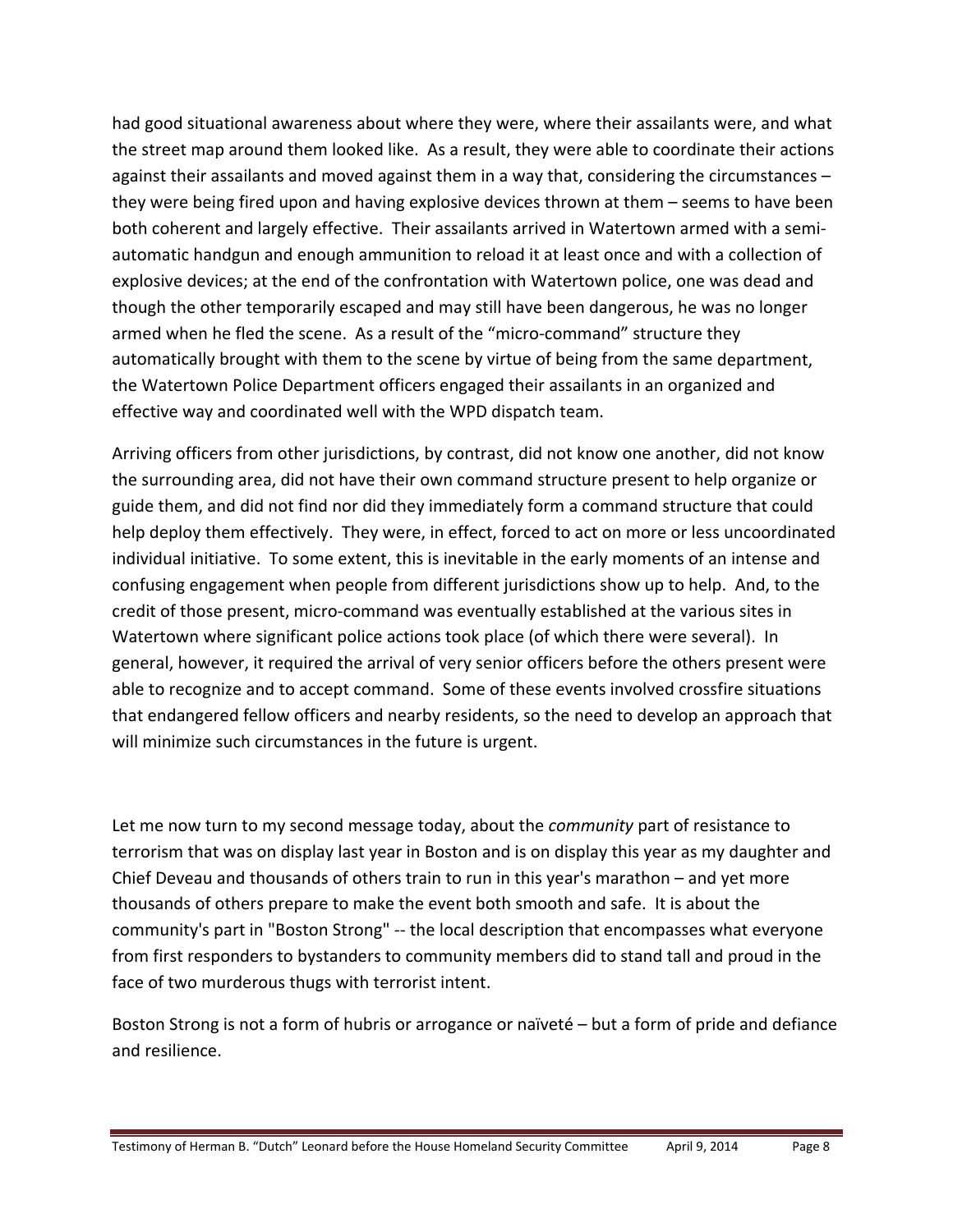Terrorists are, in the end, few and weak – which is, of course, why they choose the methods they use. We are many, and large, and strong. We could never be defeated by them – but we *could* voluntarily surrender to them … and we *must not*. If we cower in fear, if we abandon our commitment to a free and open society, then we do their work for them. We cannot defend the American way of life – which, importantly, includes our liberties – by surrendering that way of life.

In every generation since our predecessors stood on the Lexington Green and at Old North Bridge in my hometown of Concord, Massachusetts – indeed, since their predecessors came ashore at Jamestown and at Plymouth – men and women have fought and some have bled and some have died to defend the American way of life. In the last century and a half – until 9/11 – nearly all of that took place on foreign soil, and the Americans defending our way of life were mostly men and women in uniform. In an age where terrorism is an occasional fact of modern life, some of the battlefields are, unfortunately, now in the homeland and so the "soldiers" in that conflict now sometimes include ordinary Americans going about their daily lives. Resilience – psychological resilience by ordinary Americans in the face of the threat, and even in the face of casualties – therefore has to be seen as a core part of our defense strategy against terrorism.

Preserve, protect, uphold, and defend – Boston Strong affirms the oath of office. Boston Strong says that we will defend the American way of life by continuing to participate in it.

The community part of Boston Strong is a pretty good place to start in thinking about what resilience looks like – and perhaps about how to build it.

Our full report contains more detail about the events and further discussion of the key implications and lessons about the challenges of organizing and operating command and coordination in events like this. For purposes of my testimony here, let me now enumerate more completely the main recommendations from our research:

### **Strategic Command**

 **Senior leaders should participate in a unified command at the strategic level and avoid being pulled back into making tactical decisions and directly overseeing basic operations.** While some engagement with rapidly evolving tactical matters is necessary, top commanders should concentrate on working with their peers in other organizations to establish an integrated, cross-agency, policy perspective that looks at the big picture context and a longer time frame.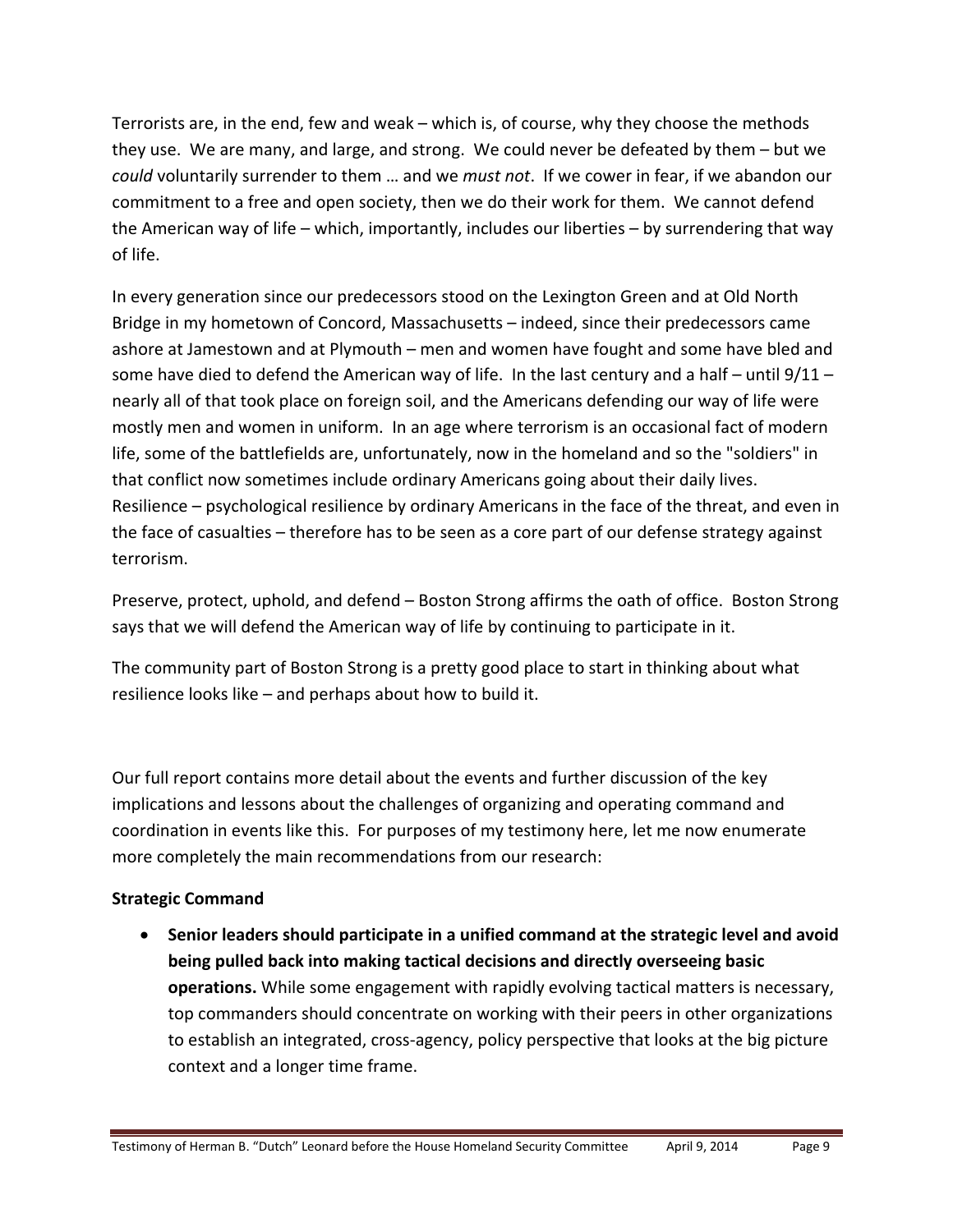- **The management of intra‐organizational, tactical matters should be undertaken by the next tier of institutional leaders**, who should be carefully prepared *in advance* through training, exercises, and actual experience to assume these responsibilities during crises.
- **To help ensure leaders' strategic focus and opportunity for effective coordination with peers, contingency plans for fixed events like the Marathon should provide for well‐ equipped, secure facilities for top commanders to work together in the event of an emergency.** This command post should be close to but separate from the location of subordinates who manage tactical operations.
- **Organizations must develop sufficient depth of leadership so that they can rotate personnel regularly during extended events; otherwise, they will inevitably falter from fatigue.** By Friday evening, many of the people managing the overall event had been awake for 36 or more hours and, more generally, had been sleep deprived since Monday's bombing. Both they and their deputies had been more than fully deployed throughout the event, leaving no unused (rested) capacity in the system. Failure to provide for sufficient downtime for senior officials inevitably degrades their judgment, ability to comprehend information, and performance of even normal tasks. Allowing for regular rotation requires creating more personnel depth in these leadership positions.
- **Senior leaders should not to be unduly exposed to the enormous flow of raw information, lest their attention be diverted from strategic issues and problems.** In an event with 24/7 news and social media saturation, there is an enormous amount of information circulating at any given time, much of which is misleading or wrong. This stream of data needs to be filtered and organized for top level leaders so they can concentrate on interpretation and strategic issues.

### **Tactical/Local Command**

- **Response organizations must develop procedures and practices to better control "self‐ deployment" by individual personnel to the scene of emergency action.** Dangerous situations that threatened both responders and bystanders developed at the scene of the Thursday night shootout and Friday apprehension of the second suspect in Watertown, in part because of an overload of individual public safety officers operating as individuals rather than in disciplined units.
- **Public safety organizations should develop improved doctrine, better training, and practice through exercises to ensure effective "micro‐command" in crises.** While officers typically look for command authority when operating at a scene with groups from their own agencies, they are less likely to do so when they have deployed as individuals and arrive at an emergency site on their own. Except for situations when near‐instantaneous action is required to preserve life, doctrine should be developed and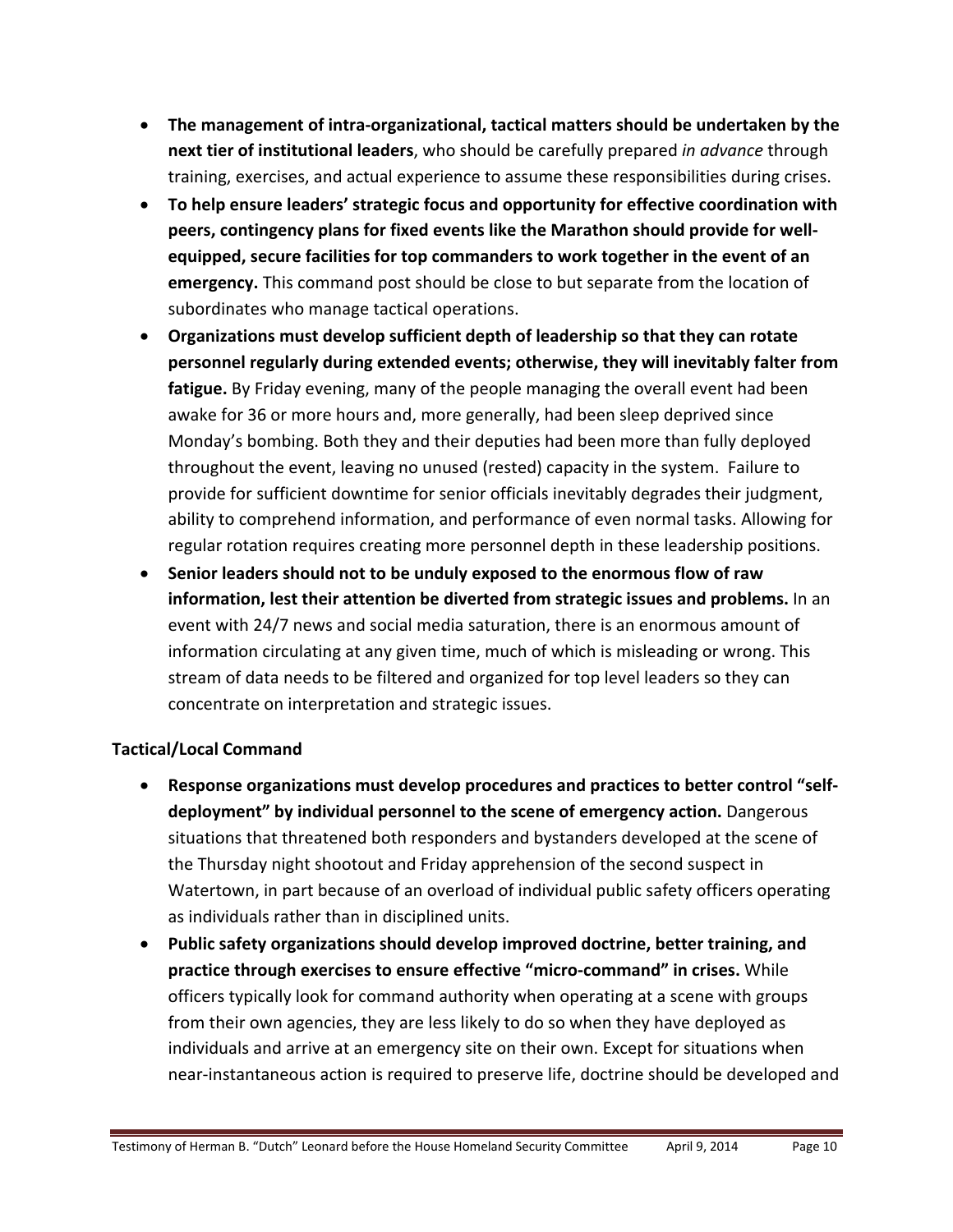officers should be trained to look for authority at a scene of mass action, even if command is taken by someone from another organization.

- **Improved discipline and training is needed to control weapons fire when public safety officers from many organizations are present.** Control over fields of fire and authorization to fire is another critical micro-command issue in any rapidly-evolving, high-stress, emotion-laden event. It is dramatically more complicated when a "sudden team" of people from different agencies are thrown together under circumstances where there is no pre‐determined command structure.
- **Improved protocols and control systems for parking emergency vehicles at an actual or potential emergency site must be developed and effectively communicated/emphasized to officers by dispatchers and on‐scene commanders during an event to prevent obstruction of further movement that may be required.**
- **In complex, multi‐agency events, teams of responders in the field should be structured to take advantage of both the local knowledge of conditions that the "home" organization possesses and the quantity and specialized resources that outside reinforcements can bring.**

### **Public Communication**

- **Maintaining regular and open communication with the public – through traditional and social media – should be a high priority for senior officials, even when confidential investigations are ongoing.** When accurate, frequent, official communications were absent, news and social media filled the gap, sometimes with speculation and misinformation. Development of protocols for crisis communication, incorporating utilization of social media, should be part of the planning for fixed events. This should include improving practices for dispelling widely disseminated, inaccurate information or rumors.
- **Systems for coordinating and communicating information to families of individuals missing or injured in a crisis need to be improved**, perhaps including revision of HIPAA rules governing the release of personal information about patients receiving care during public safety emergencies.

### **Preparation for Future Crises**

 **Robust development, practice, exercise, and application of incident management processes and skills (codified in the NIMS system) greatly enhance the ability of emergency responders to operate in complex, multi‐organizational, cross‐ jurisdictional crises.** The great value of common systems and the understanding that these produce among responders who have never previously met or worked together